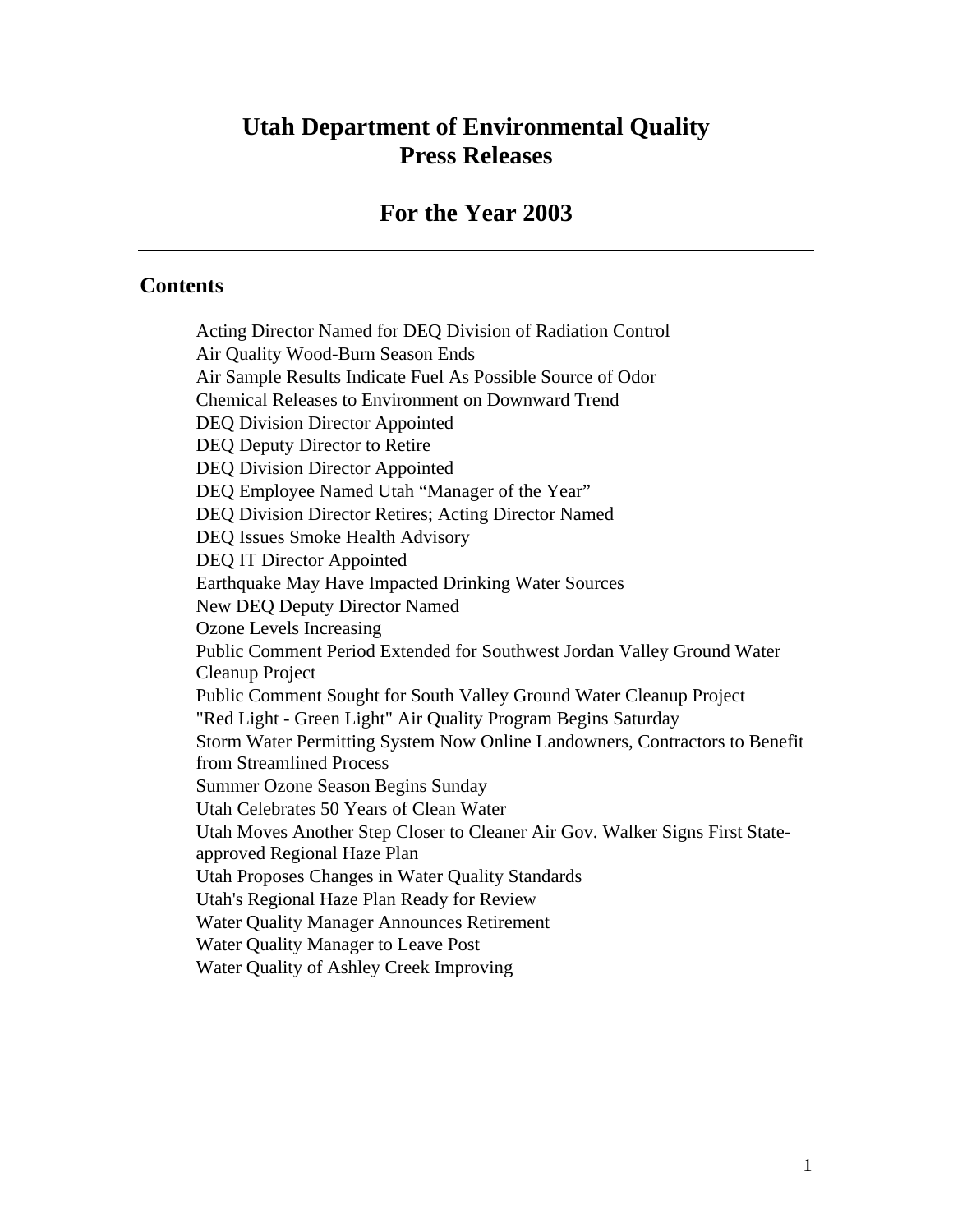## **DEQ Division Director Retires; Acting Director Named**

January 6, 2003

Contact:

Dianne Nielson, DEQ Executive Director, (801) 536-4402

(Salt Lake City, Utah) - Kent P. Gray has retired as the director of the Division of Environmental Response and Remediation in the Department of Environmental Quality (DEQ). Brad Johnson, the division's Superfund Branch Manager, has been named acting division director until Gray's replacement is selected.

"Utah is cleaner because of Kent Gray's work," said DEQ Executive Director Dianne Nielson. "Thousands of underground storage tanks and contaminated sites have been cleaned up under his leadership, and his expertise has shaped the state's Superfund work with EPA. The environment and the citizens of Utah have benefited from his commitment."

Gray worked for nearly 32 years for the State of Utah in both DEQ and the Department of Health. He became the director of the Division of Environmental Response and Remediation when DEQ became a department in 1992.

As the director, Gray oversaw the development and implementation of waste cleanup programs and the coordination of environmental emergency response. He also served as the executive secretary regarding underground storage tanks to the Solid and Hazardous Waste Control Board. He was instrumental in developing many of Utah's hazardous waste and cleanup programs, including the Voluntary Cleanup Program.

Additionally, Gray chaired of the Underground Storage Tank Advisory Task Force and co-chaired the state Emergency Response Commission. His involvement in the Association of State and Territorial Solid Waste Management Officials positively influenced state and federal policies regarding Superfund, underground storage tanks and solid and hazardous waste.

"I'm pleased to have had the opportunity to work for state government," Gray said. "I'm proud of the great work my staff has done in cleaning up soil and ground water at thousands of contaminated sites. The division has made significant progress in improving the environment and protecting public health."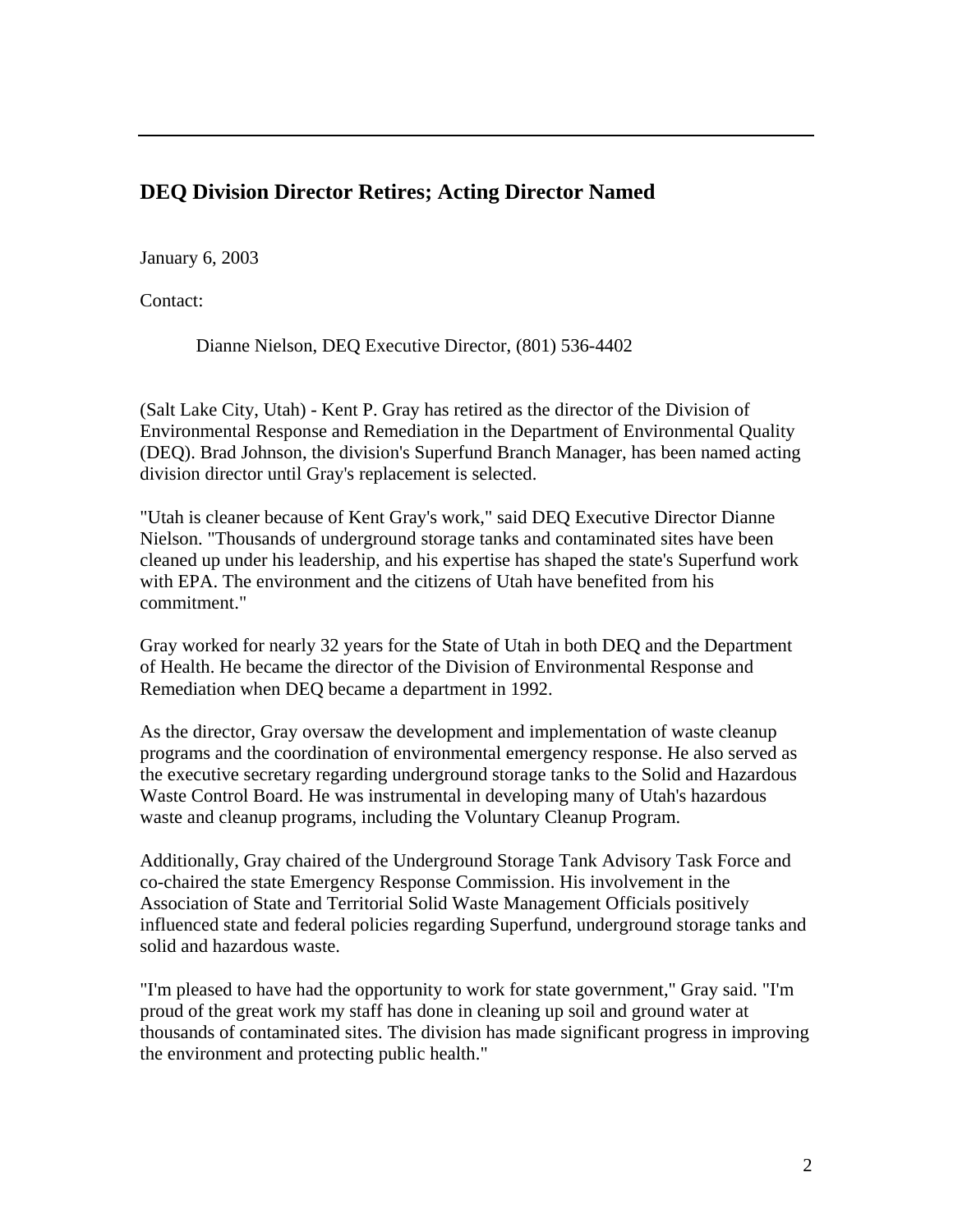Gray also recognized his wife, Kathryn, and sons, David and Trever, for their support. He looks forward to spending more time with his family.

#### **Storm Water Permitting System Now Online Landowners, Contractors to Benefit from Streamlined Process**

January 13, 2003

Contacts:

Don Ostler, Division of Water Quality Director, (801) 538-6146 Fred Pehrson, Division of Water Quality Permitting Manager, (801) 538-6076

(Salt Lake City, Utah) -- Utah has become one of the first states in the nation to launch an online application process for the storm water construction permit. The new process is another step in Gov. Mike Leavitt's vision of conducting State business electronically.

The online system allows the operator of a small or large construction activity to apply and pay for permit coverage online. The application takes about 20 minutes to complete. Permit coverage is then issued on the spot.

"The online application offers a quick and convenient way to get a permit," said Division of Water Quality Director Don Ostler. "A lengthy plan review process is not required prior to permit issuance." Because the electronic process is more efficient, it also saves State resources.

A landowner or primary contractor who plans a construction activity that will disturb one or more acres of land is required to obtain a permit. The application requirement may be waived for a small site if construction is occurring within a Phase I or Phase II municipal area. The permit may also be waived for a small sites if construction will be started and finished - meaning paving, re-vegetating, or placing similar erosion controls in place between January 1 and April 30 of the same calendar year.

Whether an actual permit is needed or conditions warrant one of the two waivers, "good housekeeping" practices are still required during construction, according to Ostler. State rules require everyone to plan and then control storm water sediment and erosion to the maximum extent practical.

Utah's requirements are based on EPA regulations designed to control municipal and industrial storm water and to reduce the amount of pollutants entering rivers, lakes and streams. Phase I requirements targeted construction activities on five acres of land or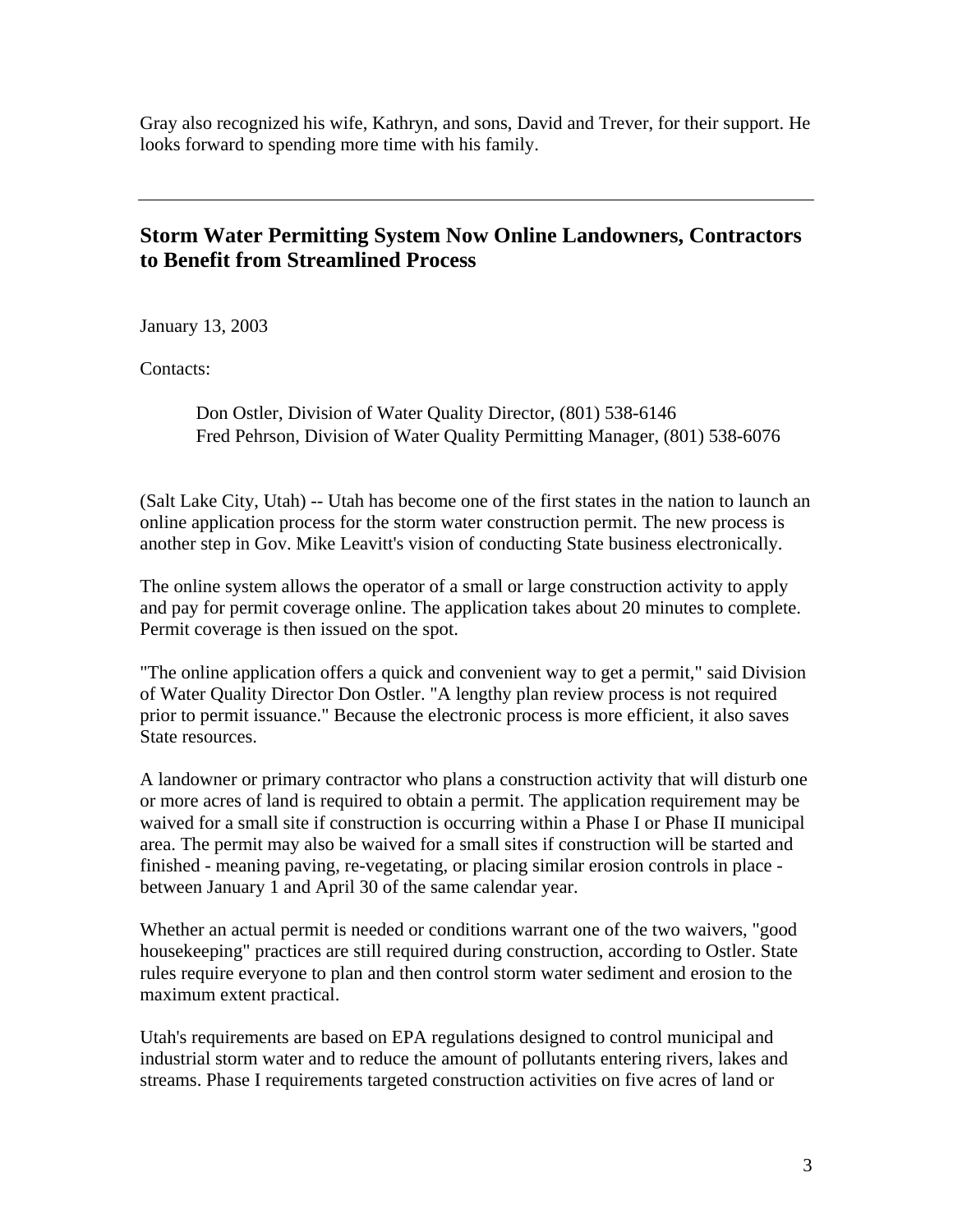more and went into effect in 1992. Phase II requirements followed in 2001, targeting smaller projects involving one to five acres of land.

The permit application is can be found online at http://www.waterquality.utah.gov/updes/stormwater.htm The site includes a questionand-answer fact sheet and contacts for those who would like more information or who may need assistance.

# **Air Sample Results Indicate Fuel As Possible Source of Odor**

January 17, 2003

Contact:

Laura Vernon, DEQ Public Information Officer, (801) 536-4484

(Salt Lake City, Utah) - The Utah Department of Environmental Quality (DEQ) today received results from air samples taken near the airport of a sporadic odor that has caused some people in the area to become ill.

Results indicate vapors consistent with a petroleum-based product or fuel. However, DEQ has not yet been able to determine the source of the vapors. Natural gas was not detected and has therefore been ruled out.

"Determining a source of the vapors has been difficult because the wind has been coming from different directions during several of the reported episodes, making it hard to back track the source of the smell," said Air Quality Division Director Rick Sprott. "It is possible there could be more than one source."

The concentration of these vapors is well below protective health standards and does not pose an immediate health threat. However, vapors concentrated inside a building have been high enough to cause reports of illness.

"This information will help us as we try to find the source," said Brad Johnson, acting director of the Division of Environmental Response and Remediation.

DEQ encourages people near the airport to notify DEQ at (801) 536-4123 if the odor reappears. Information that would help in DEQ's investigation would be the exact time and place the smell occurred; the general direction of wind; whether you smelled it indoors, outdoors or both; and the characterization of the smell. For example, does it smell like gasoline, jet fuel exhaust fumes, rotten eggs or something sweet or fruity.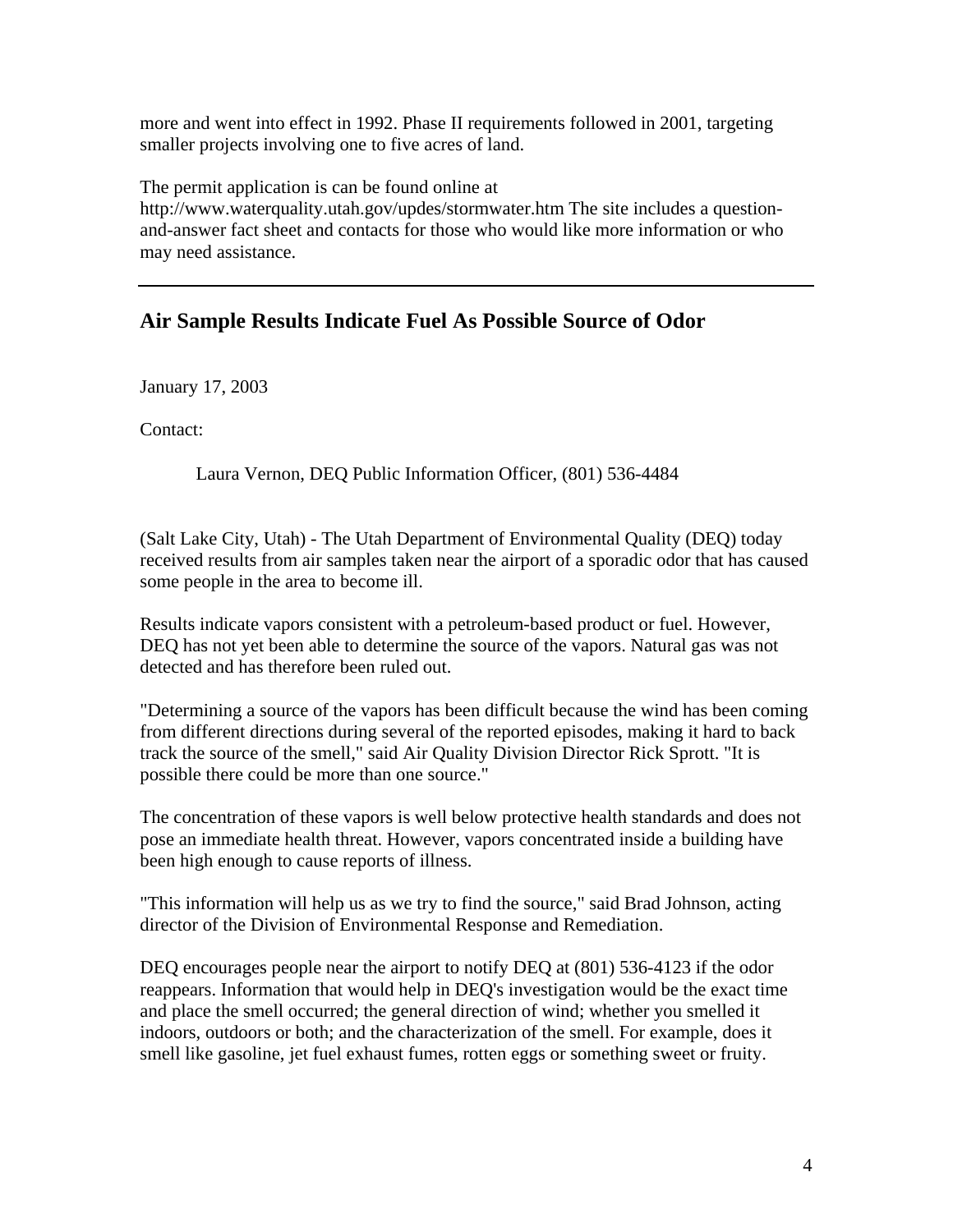## **Air Quality Wood-Burn Season Ends**

February 28, 2003

Contacts:

Rick Sprott, Director, Division of Air Quality, (801) 536-4000 Bob Dalley, Manager, Air Monitoring Center, (801) 887-0760

The Utah Department of Environmental Quality announces the end of this season's "Red Light, Green Light" air quality program, which curtails wood burning along the Wasatch Front during winter inversions.

During the four-month season, which began Nov. 1, 2002, the Division of Air Quality called 2 "red" days and 5 "yellow" days in Salt Lake and Davis counties. Both Utah County and Weber County had all "green" days.

Furthermore, in January 2003, the Bear River Health Department implemented a mandatory wood-burn program for Cache County as a measure to improve air quality. The local health department called 1 "red" and 1 "yellow" day in Cache County.

"The lack of inversions, coupled with reduced pollution in recent years, resulted in improved air quality this winter," Air Quality Director Rick Sprott said. "Utahns and industry have been doing a great job at reducing pollution along the Wasatch Front."

Wood-burning conditions are identified as "Red, Yellow, Green" - similar to traffic lights. The program is used to notify citizens when they can burn wood in a fireplace, depending upon pollution levels. "Red" means burning is prohibited and people are asked to reduce vehicle trips, use mass transit and conserve energy. Likewise, industries are asked to minimize their release of air pollutants and ensure that air pollution control equipment is functioning properly. "Yellow" means a voluntary no burn, and "green" means burning is allowed.

Particulate matter (PM2.5 and PM10) is the primary winter pollutant. Wood burning produces soot and dust that are components of particulate, as are emissions from vehicles and other engines. Fine particles can become lodged in delicate lung tissue, decreasing lung function, especially for people with respiratory and cardiovascular ailments.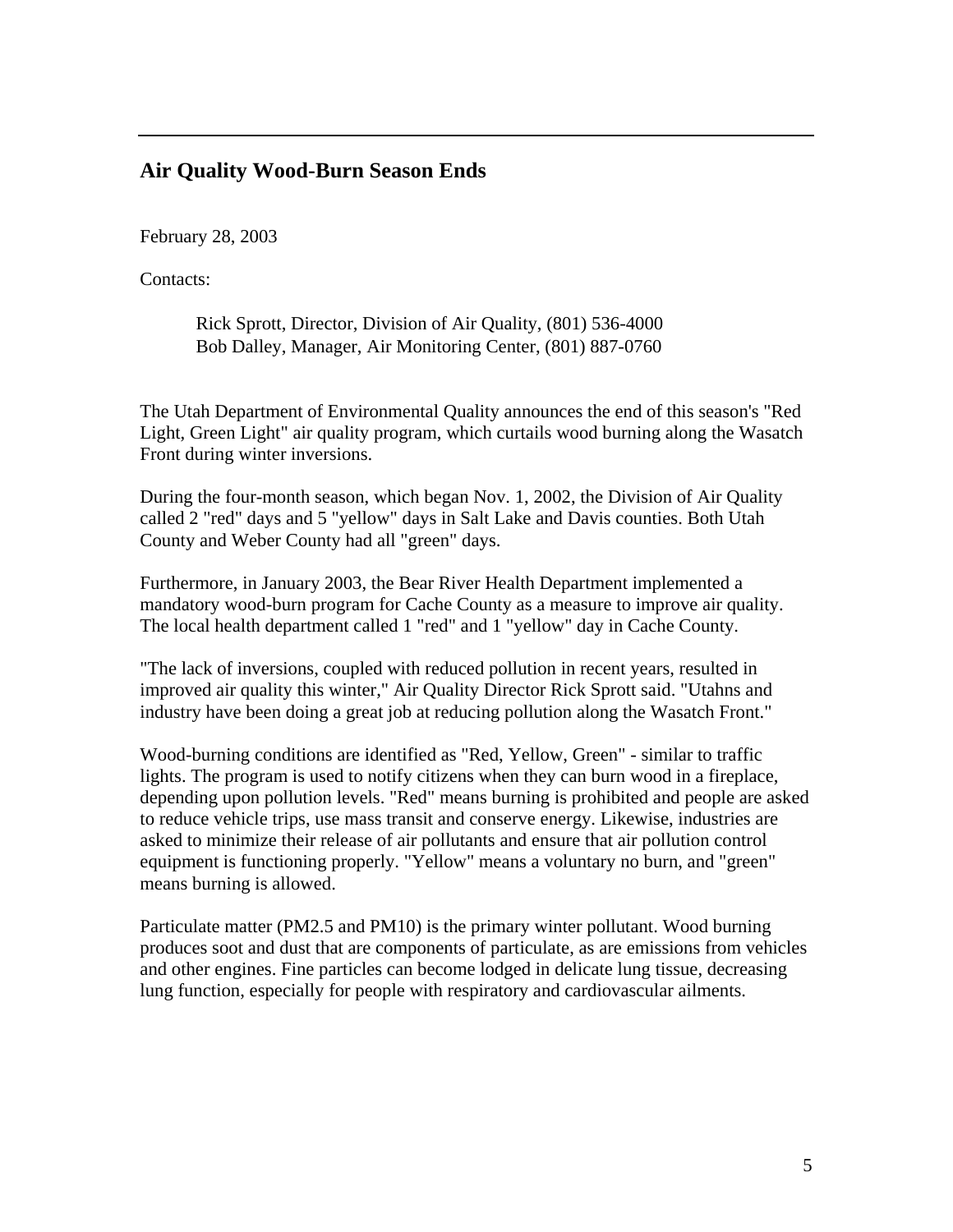#### **Water Quality Manager Announces Retirement**

Cites more public involvement in environmental issues as a significant change

March 27, 2003

Contacts:

Jay Pitkin, Manager of Engineering and Water Quality Management Branch, Division of Water Quality, (801) 538-6146 Don Ostler, Director of Division of Water Quality, (801) 538-6146

(Salt Lake City, Utah) - After 30 years of service in state government, Water Quality Manager and Professional Engineer Jay Pitkin has announced his retirement, effective March 31, 2003.

According to Pitkin, much has changed during the past 30 years. In addition to expected changes in engineering and water quality improvements, Pitkin said he has also seen significant changes in the public's perception of environmental issues.

"When I started working as an environmental engineer, I noticed that environmental issues weren't high on people's priority list. They didn't think about it back then. Today, there is far more interest, far more awareness and far more public involvement," Pitkin said.

Much of that change can be attributed to Pitkin, said Division of Water Quality Director Don Ostler. A hallmark of his career has been his ability to work well with the public, the regulated community, his staff and his colleagues locally and nationally, according to Ostler.

"Jay has always maintained himself in a highly professional manner while managing the issues we deal with in water quality," Ostler said. "He's been an example of someone who is technically well qualified and who embodies excellent judgment in making decisions."

Pitkin said that he has been fortunate to work with good people who are professional and who want to do the right thing for the environment and public health. "We've been successful in the face of many challenges because of our commitment to environmental protection and the citizens of the state."

Highly respected for his professionalism and engineering skills, Pitkin has played a critical role in making policy and taking action to improve the quality of water in Utah. His legacy includes developing water quality standards that are reasonable, protective and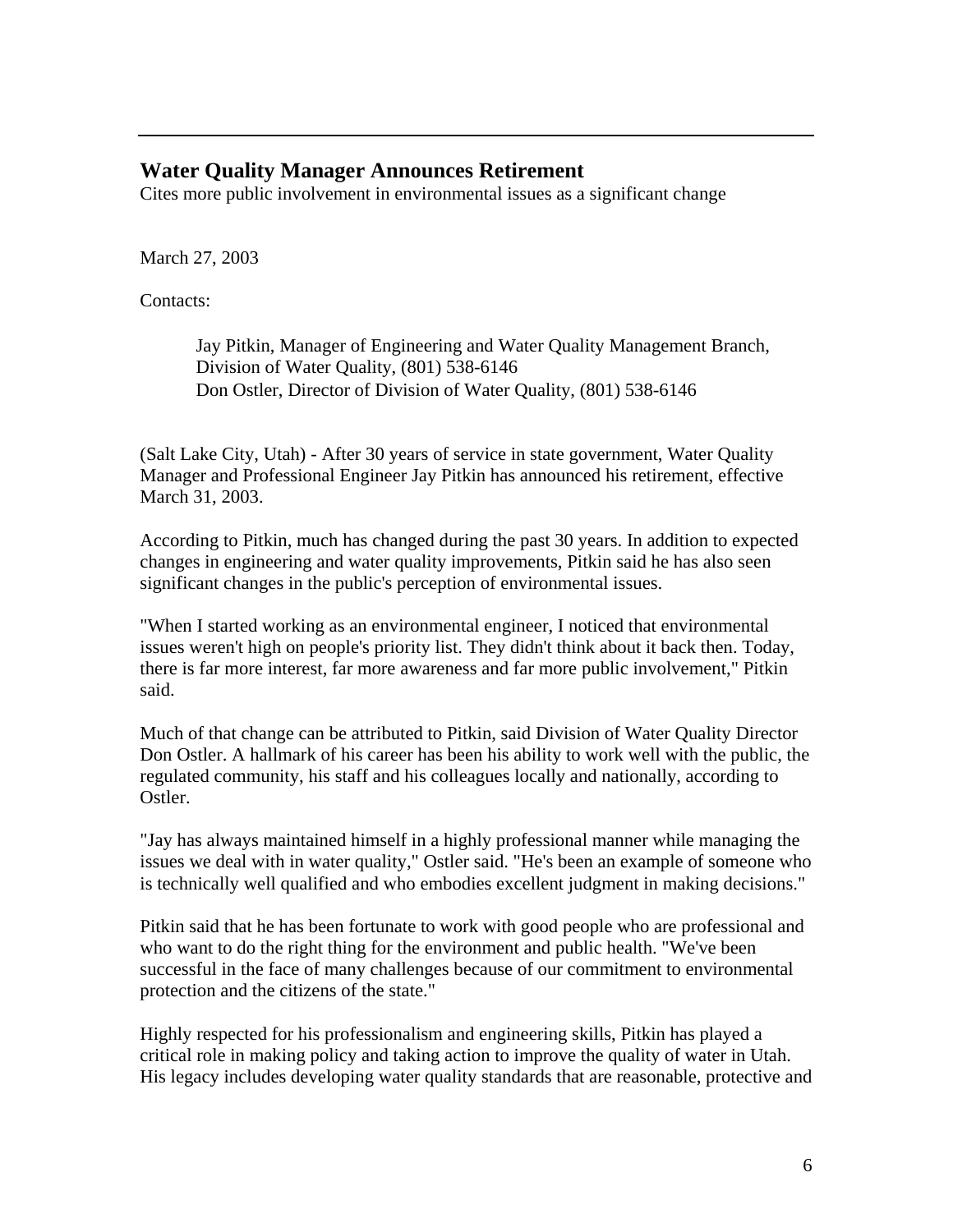understandable; helping to pass a requirement that operators of sewage treatment plants be certified; and developing wastewater reuse regulations.

Pitkin has served in a number of leadership positions throughout his career. For the past 20 years, he has been chairman of the Jordanelle/Deer Creek Technical Advisory Committee, which works to improve the water quality of Deer Creek and preserve the high water quality of Jordanelle. In 1981, Pitkin served as the president of the Water Environment Association of Utah and afterward as the local association liaison to the national Water Environment Federation for three years. Since 1987, he has held an appointment by the governor to be one of two Utah representatives to the Colorado River Salinity Control Forum. As a member of this group, he has worked on projects to reduce salinity (salt) in the Colorado River Basin to benefit water users in Utah, Arizona, California and Mexico.

Originally from Logan, Utah, Pitkin earned a bachelor's degree in civil engineering in 1967 and a master's degree in environmental engineering in 1968 from Utah State University. He worked as an engineer in California and Oregon before signing on with the State of Utah in 1973 as a public health engineer in the area of water quality. In 1977, Pitkin became an assistant to the state water quality director. In 1987, he was promoted to manager of the Engineering and Water Quality Management Branch.

# **Water Quality of Ashley Creek Improving**

March 28, 2003

Contacts:

Don Ostler, Director, Division of Water Quality, (801) 538-6146 Carl Adams, Environmental Scientist, Division of Water Quality, (801) 538-9215

(Salt Lake City, Utah) - According to a recent water quality study, Ashley Creek in Uintah County is well on its way toward meeting Utah's water quality standards. Closure of the old sewage lagoons on the east side of the creek and subsequent construction of a new wastewater treatment plant have reduced pollution problems associated with selenium and salt that have plagued the creek for more than a decade.

The water quality study investigated all of the sources of selenium and salt and determined how much these sources would need to be reduced in order to meet Utah's water quality standards. According to the study, the necessary pollution reductions have been taken care of with the closure of the old sewage lagoons on the east side of Ashley Creek.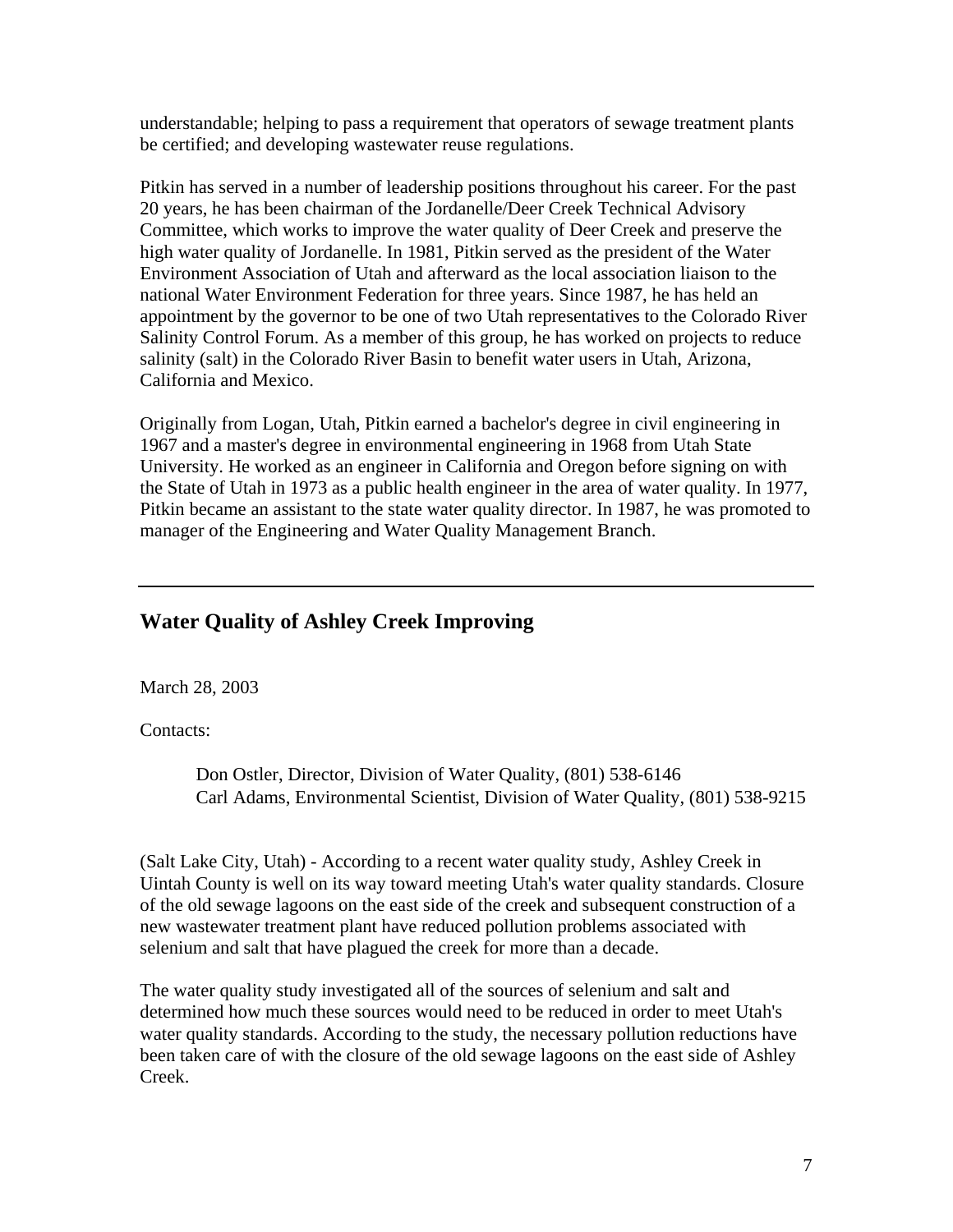The sewage lagoons were constructed in 1981 to dispose of Ashley Valley's wastewater. Soon afterward, the lagoons began to suffer chronic leakage problems. As the wastewater seeped down through the soil and rock, it dissolved the selenium and salts contained naturally within the Mancos Shale on which the lagoons were constructed. Eventually the water made its way to Ashley Creek through seeps and springs that appeared along the bluffs east of the creek.

Several federal, state and local agencies - including the Environmental Protection Agency, Bureau of Reclamation, Utah Department of Environmental Quality's Division of Water Quality and the Ashley Valley Sewer Management Board - collaborated to address the pollution problem by providing funding for a new wastewater treatment plant. The plant began operating in May 2001. Since then, the lagoons have gradually dried up, along with the seeps and springs that were contributing so much of the selenium and salt.

Because selenium can be toxic in high concentrations to fish and wildlife and to those who consume them, the Division of Water Quality, Utah Department of Health and TriCounty Health Department issued a fish and waterfowl consumption advisory in 1991 on the lower portion of the Ashley Creek and nearby Stewart Lake. That advisory is still in effect while further study is conducted.

#### **Earthquake May Have Impacted Drinking Water Sources**

April 17, 2003

Contacts:

Kevin Brown, Director, Division of Drinking Water, (801) 536-4188 Kim Dyches, Environmental Scientist, Division of Drinking Water, (801) 536- 4202

(Salt Lake City, Utah) - The Utah Department of Environmental Quality advises public drinking water system operators and private well owners in the Levan and Nephi areas to check their wells and springs for reduced flows and turbidity changes.

This advisory is being issued as a result of a 4.4 magnitude earthquake that shook those areas of Juab County Wednesday. It applies to public drinking water system operators and private well owners who use ground water as a drinking water source.

"An earthquake can affect springs and wells, which are ground water sources that produce water from fractured bedrock," said Kevin Brown, director of the Utah Division of Drinking Water. "Movement in the rocks can open or close fractures that can affect the flow of water to springs and wells."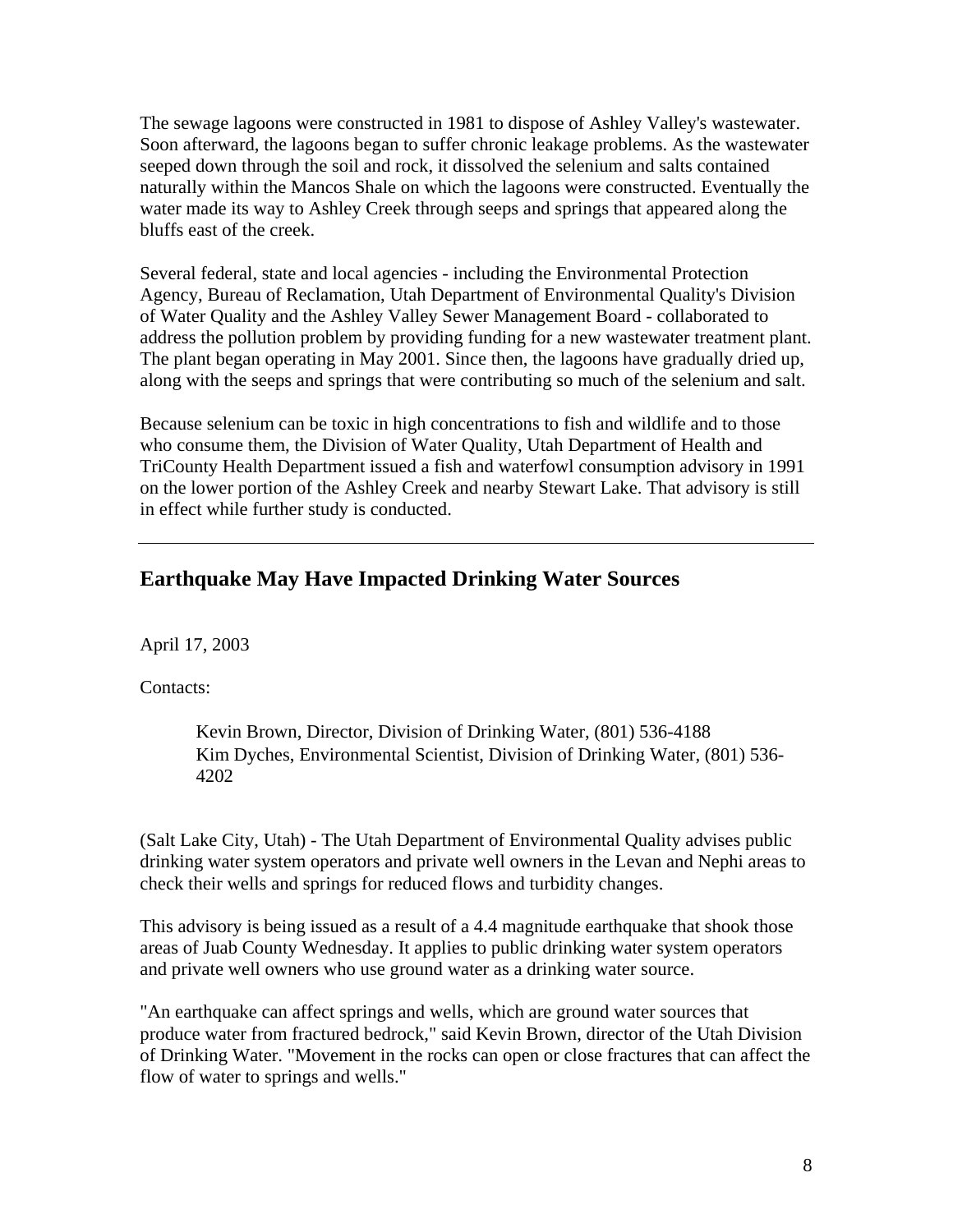Muddy water or a reduction in water flow may indicate a problem with the water source. Public drinking water system operators and private well owners may call the Utah Division of Drinking Water at (801) 536-4200 for technical assistance.

### **DEQ Deputy Director to Retire**

April 25, 2003

Contacts:

Brent Bradford, DEQ Deputy Director, (801) 536-4405 Dianne Nielson, DEQ Executive Director, (801) 536-4402

(Salt Lake City, Utah) - Brent Bradford, a 31-year veteran of state environmental programs, is stepping down as the deputy director of the Utah Department of Environmental Quality (DEQ). He retires April 30.

Known for his credibility and ability to compromise, Bradford influenced public policy that resulted in a cleaner environment and better protection of public health. His work with the Utah State Legislature and the U.S. Environmental Protection Agency provided Utah with resources to effectively manage environmental programs according to the state's needs. Notably, he helped draft legislation to create the Utah Department of Environmental Quality, a move that expedited the resolution of many environmental issues facing the state and positioned Utah as a visible player in influencing state and national environmental policies.

"During my career, I've learned what it means to be in public service," Bradford said. "We exist to serve a need and to serve people. Utah's environment is in much better condition today than it was 30 years ago thanks to growth, recognition and support of environmental programs locally and nationally."

Bradford leaves a legacy of robust environmental programs and policies. He developed Utah's hazardous and radioactive waste policies to better manage those wastes in the state. He wrote Utah's first air pollution reduction plans, which have resulted in cleaner, healthier air. He implemented automobile emissions inspections to reduce air pollution, underground storage tank inspections to detect and cleanup contamination, and used oil and used tire recycling programs to prevent pollution to the environment.

"Brent deserves our thanks and recognition," said DEQ Executive Director Dianne Nielson. "His leadership and commitment to workable environmental regulation makes a difference, and that is reflected in the quality of our environment."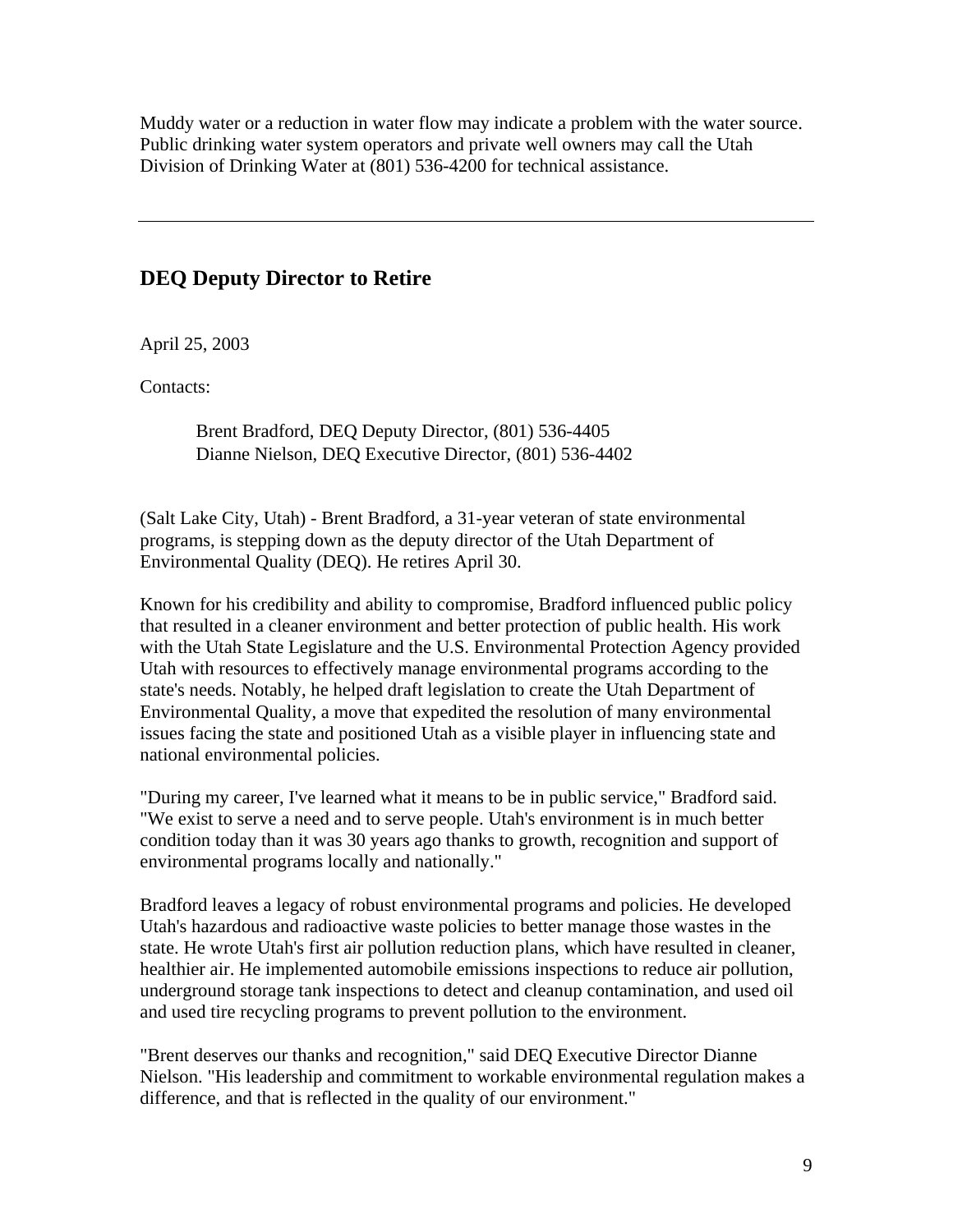Bradford's influence stretched beyond Utah's borders. He served in a number of leadership positions with the Environmental Council of States, notably in the area of environmental information management and data exchange among states and federal agencies. This work resulted in a major reform of how environmental information is more accurately managed and more easily accessed.

Bradford began his career in state government in 1972 as an environmental health specialist. He went on to serve as assistant director and director of the Bureau of Air Quality, as the director of the Bureau of Solid and Hazardous Waste and as deputy director of the Division of Environmental Health within the Utah Department of Health. He was named deputy director of DEQ in 1991 when the department was created.

Prior to his service with the State of Utah, Bradford was the Chief of Special Foreign Activities for the U.S. Army at the Walter Reed Army Institute of Medical Research. He earned a bachelor's degree in biology from the University of Utah and completed coursework in the Master of Public Administration program. He is also a graduate of basic and advance officer courses from the U.S. Army Medical Department.

## **DEQ Division Director Appointed**

April 29, 2003

Contacts:

Dianne Nielson, DEQ Executive Director, (801) 536-4402 Brad Johnson, ERR Division Director, (801) 536-4170

(Salt Lake City, Utah) - Utah Department of Environmental Quality (DEQ) Executive Director Dianne Nielson has appointed Brad Johnson as the director of the Utah Division of Environmental Response and Remediation. Johnson has been serving as interim division director since January 2003 when then-director Kent P. Gray retired.

"Brad is the right person to step into this job," Nielson said. "He has provided superb leadership to a staff that has accomplished great work. And just as important, he is committed to doing the right thing for the environment and improving Utah's quality of life."

As division director, Johnson will oversee the inspection and clean up of underground storage tank sites, the Voluntary Cleanup Program, Superfund, environmental emergency response, and Emergency Planning and Community Right-to-Know reports. Johnson will also lend his expertise to state and national groups working through hazardous waste issues.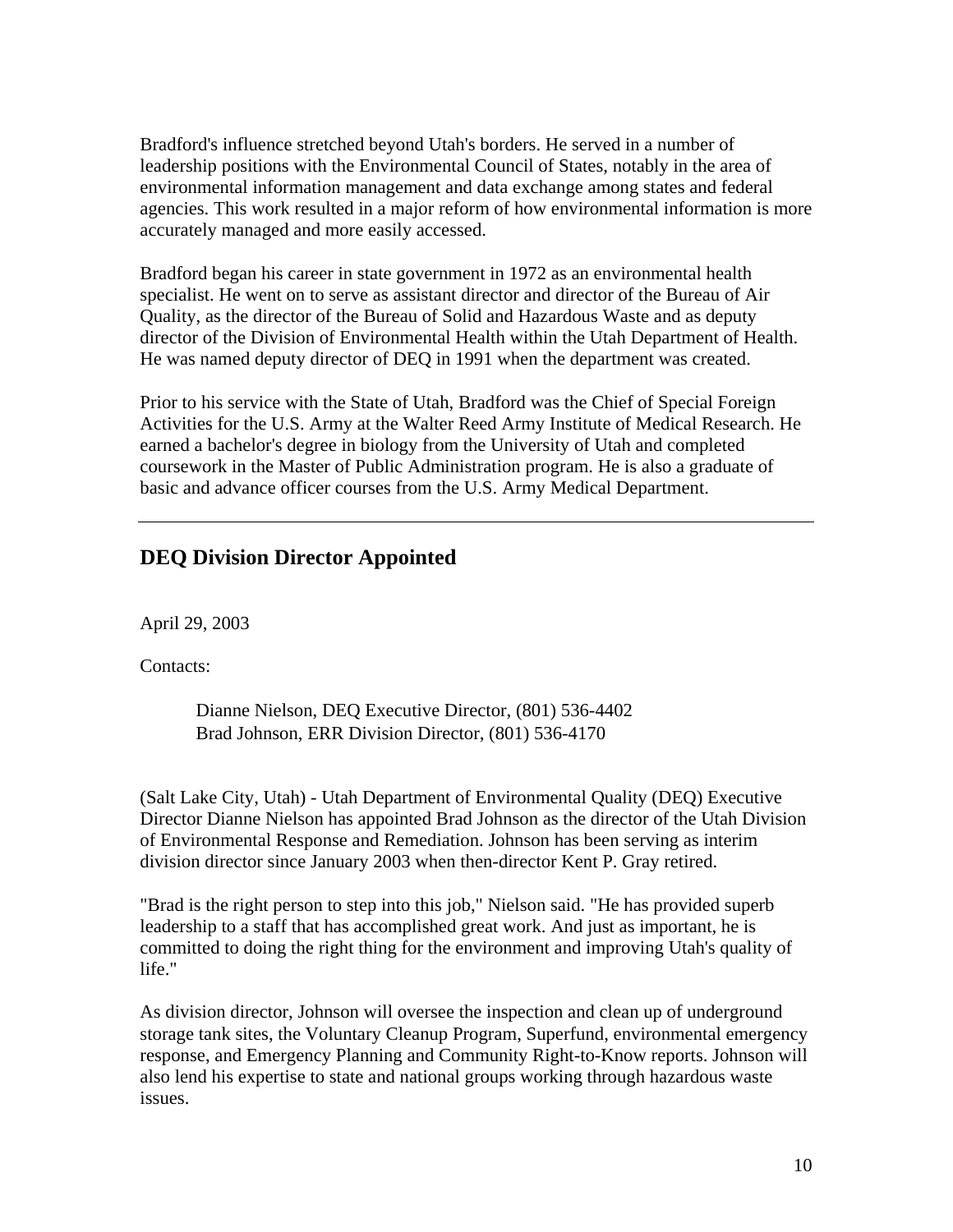"I'm excited for the opportunity to be part of DEQ's senior management team and look forward to building on our successes," Johnson said.

Johnson began his work with DEQ as an environmental scientist 20 years ago. For the past 15 years, he has managed the state's work with EPA to clean up Utah's most hazardous waste sites under the Superfund program. He graduated from Brigham Young University with two degrees in geology, a bachelor's in 1981 and a master's in 1983.

#### **Water Quality Manager to Leave Post**

May 27, 2003

Contacts:

Fred Pehrson, Permitting, Compliance and Monitoring Branch Manager, Utah Division of Water Quality, (801) 538-6076 Don Ostler, Director, Utah Division of Water Quality, (801) 538-6146

(Salt Lake City, Utah) - Utah's water quality permitting, compliance and monitoring manager announces his retirement after 30 years of public service with the State of Utah. Fred Pehrson will leave his post at the DEQ Division of Water Quality May 30, 2003.

In 30 years as a water quality engineer and manager, Pehrson has been able to provide better environmental and public health protection by fostering cooperative working relationships with industry, municipalities, agriculture and other regulated facilities.

"While we walk a fine line as a regulatory agency, we've been able to accomplish a great deal through collaboration and partnerships," Pehrson said. "The regulated community has now accepted a much more responsible role in protecting water quality than in the past."

Water quality programs have expanded dramatically during his 30-year career. For example, Pehrson said he has seen the number of regulated facilities increase tenfold, from approximately 200 to more than 2,000.

"At the beginning of my career, we regulated mostly industrial and municipal facilities," he said. "Now we regulate storm water pollution, animal feed lots and sewage sludge. The public has enjoyed a better environment because of these additional regulatory programs."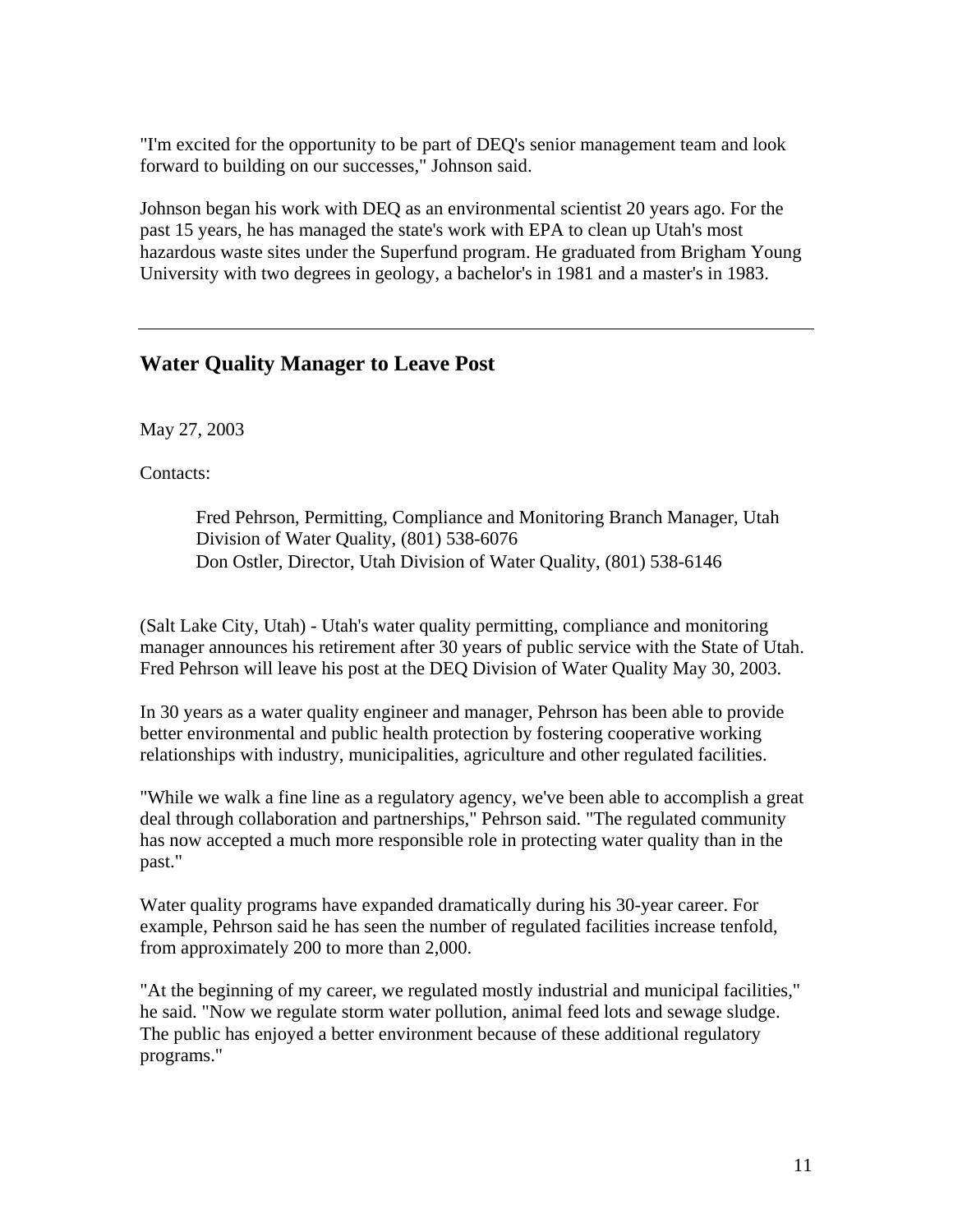At a critical point in the 1980s when states recognized the benefit of local control of federal regulatory programs, Pehrson helped Utah successfully receive primacy of the National Pollutant Discharge Elimination System program from the U.S. Environmental Protection Agency to regulate wastewater discharges to Utah's rivers, streams, lakes and reservoirs. He also played a key role in helping Utah to become the first state in the country to receive local control of the federal program that regulates treatment and beneficial use of municipal sewage sludge, also known as biosolids.

Furthermore, Pehrson led Utah's effort to receive primacy of the federal Underground Injection Control Program that protects ground water. He served as a multi-state representative on the Board of Directors of the National Ground Water Protection Council that developed national policies regarding protection of ground water.

"We owe a debt of gratitude to Fred for his outstanding work ethic and commitment to cooperation," said Division of Water Quality Director Don Ostler. "We all enjoy a higher quality of life because of the progress Utah has made under his leadership. His influence will be felt for years to come."

Pehrson graduated from the University of Utah in 1973 with a bachelor's degree in civil engineering and in 1975 with a master's degree in environmental engineering. He became an assistant to the water quality division director in 1988 in charge of permitting, compliance and monitoring. Pehrson is a licensed professional engineer.

### **Utah Proposes Changes in Water Quality Standards**

May 29, 2003

Contacts:

William Moellmer, Environmental Scientist, Utah Division of Water Quality, (801) 538-6329 Don Ostler, Director, Utah Division of Water Quality, (801) 538-6146

(Salt Lake City, Utah) - The Utah Division of Water Quality is proposing changes in the state's water quality standards that could affect how much pollution sewage treatment plants are allowed to discharge into Utah's rivers, streams, lakes or reservoirs.

Two changes in particular could increase or decrease the costs of treating wastewater and the amount the public pays for their sewer service. Under the proposed changes, environmental protection of the state's high quality of water would remain intact.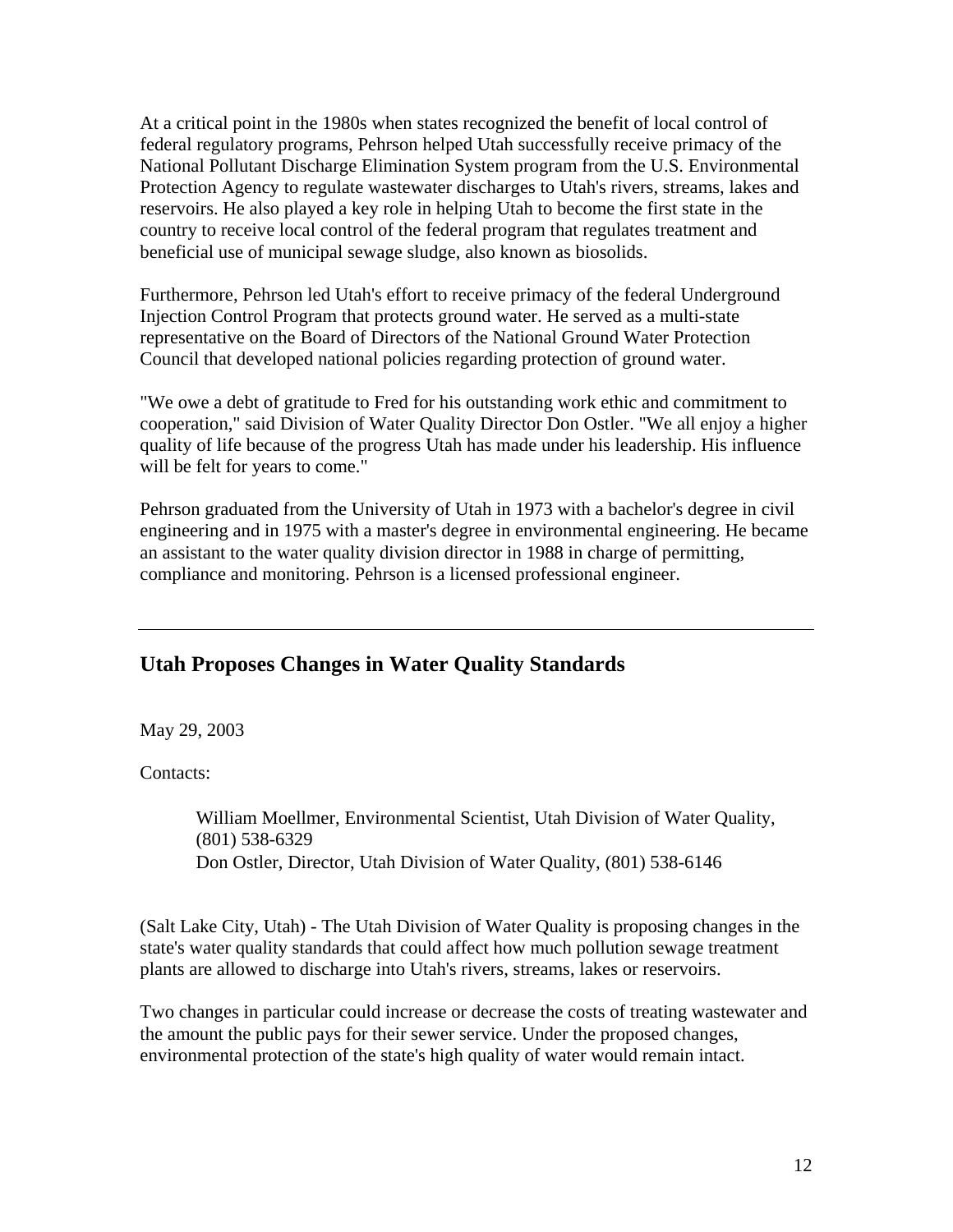The proposal calls for a change in permitted levels of ammonia discharged into the waters of the state. This change may relax permit limit requirements for ammonia, reducing financial requirements to many wastewater treatment plants. This proposal is based upon new EPA research on the toxicity effects of ammonia.

The proposal also adds a new review process for all discharges to any river, stream, lake or reservoir in the state to prevent degradation of water quality. This process may require additional alternative treatment options and a higher level of treatment as well as encourage pollution trading. These alternative options may cause additional costs of treatment for specifically targeted waters, such as drinking water sources or high-quality blue ribbon fisheries.

"These major changes may have a financial impact for both the municipal wastewater districts and private industry but without compromising the environment," said Division of Water Quality environmental scientist William Moellmer.

A public hearing is scheduled to receive public input prior to adoption of these changes by the Water Quality Board. The hearing will be June 6, 2003 at 10 a.m. at the Cannon Building, Room 125, 288 N. 1460 West, Salt Lake City.

Written comments will be accepted until 5 p.m. June 15, 2003. Statements should be addressed to William Moellmer, Utah Division of Water Quality, P.O. Box 144870, Salt Lake City, UT 84114-4870. Comments may also be faxed to (801) 538-6016. The proposed changes are available on the Web at www.waterquality.utah.gov and also at the Division of Water Quality, 288 N. 1460 West, Salt Lake City, between 8 a.m. and 5 p.m.

#### **Summer Ozone Season Begins Sunday**

May 30, 2003

Contacts:

Cheryl Heying, Manager, Division of Air Quality, (801) 536-4015 Laura Vernon, UDEQ Public Information Officer, (801) 536-4484

(Salt Lake City, Utah) - It's hot. Summer has arrived early along the Wasatch Front, and as the temperatures increase so do the ozone levels. Beginning June 1 through Sept. 30, Salt Lake, Davis, Weber and Utah county residents are asked to "Choose Clean Air" in an effort to reduce ozone, an invisible gas formed when emissions from automobiles, industry and other sources react to bright sunshine and high temperatures. It is a major health and environmental concern in Utah's most urban counties during the summer.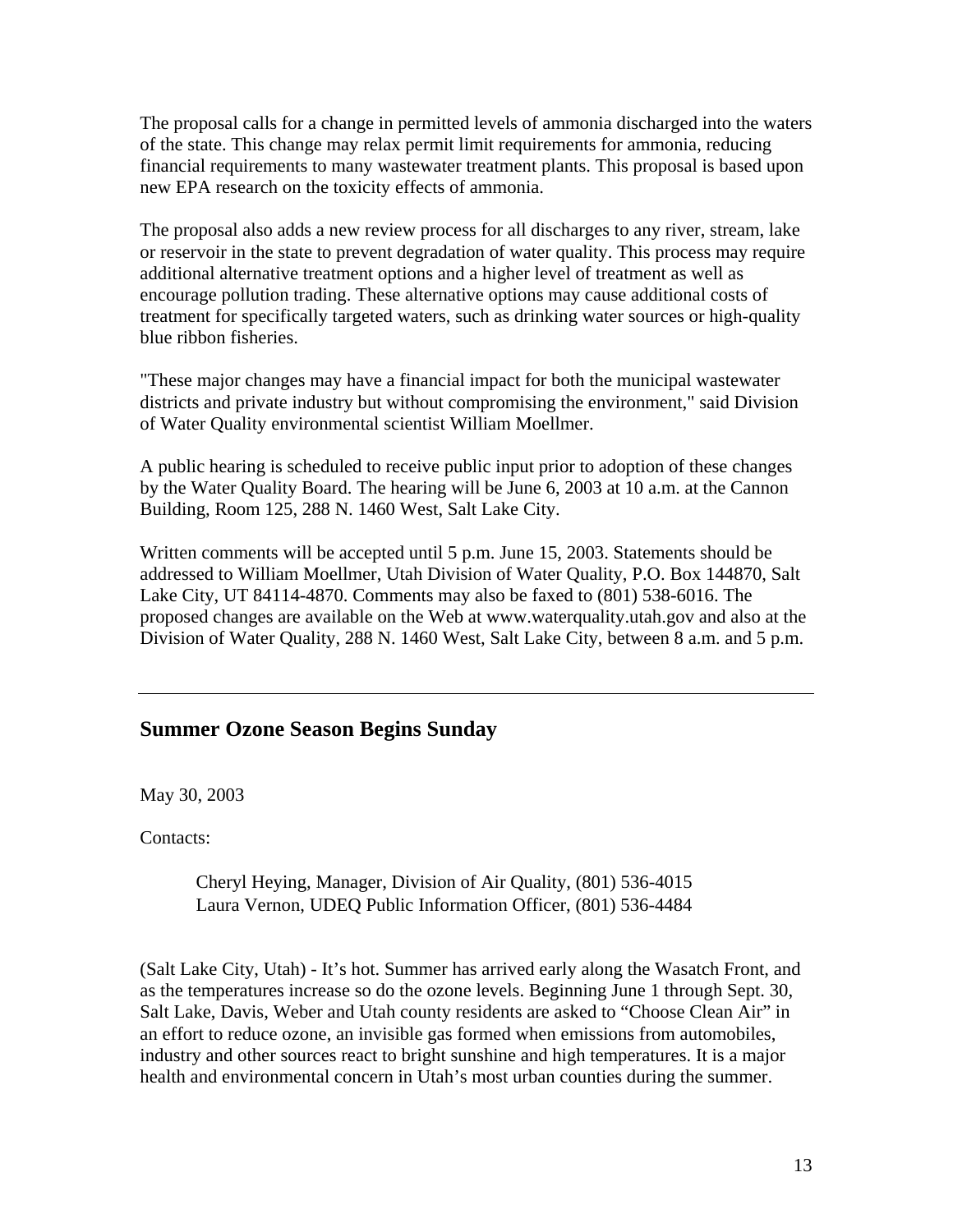As such, the Utah Department of Environmental Quality (DEQ) is asking residents to participate in voluntary "no-drive days" when exceptionally high ozone concentrations are forecast. To help residents know what other actions they can take, especially if they can't get out of their vehicles, DEQ has a "Clean Air Utah" Web site at www.cleanair.utah.gov. By visiting the Web site, people can develop a daily plan of action, personalized to their needs, that includes steps they can take at home and at work as well as ways to drive less and drive smarter.

For example, residents can help keep pollution levels down by carpooling or taking the bus or TRAX, walking to lunch, filling the gas tank or mowing the lawn in the evening, avoiding use of gasoline-powered engines on polluted days, delaying errands and consolidating trips.

"By taking daily action, people can make a difference all summer long and especially during exceptionally hot, sunny days when ozone levels are at their worst," said Rick Sprott, director of the Division of Air Quality.

Residents are also encouraged to watch out for signs that pollution levels are increasing and to be extra vigilant at doing their part to keep pollution levels at a minimum.

"The brown haze you see hovering over the valley is a mix of pollutants needed to make ozone," Sprott said. "That haze coupled with temperatures at or above 95 degrees and calm winds is a perfect recipe for ozone - and the perfect time to leave the car parked."

The highest concentrations of ozone usually occur between 2 and 8 p.m. Therefore, it is particularly important for people to stay out of their vehicles as much as possible and incorporate other actions that reduce pollution such as conserving energy.

According to Sprott, any exposure to ozone can be harmful. Continued exposure to ozone can cause breathing problems, reduce lung function, irritate eyes and nasal passages and reduce resistance to colds and other infections. Some people are more at risk of health impacts than others. Those most at risk are children who are active outdoors, adults who work or exercise vigorously outdoors and people with respiratory diseases such as asthma or emphysema. At-risk people can reduce their exposure to ozone by spending less time participating in vigorous outdoor activities, taking it a little easier when outside and exercising in the morning or later in the evening.

For the latest air pollution information, residents are encouraged to call the Air Pollution Hotline at 975-4009 in Salt Lake and Davis counties or (800) 228-5434 in Utah and Weber counties, or visit the "Clean Air Utah" Web site at www.cleanair.utah.gov. Information on air quality is updated at least twice a day - once in the morning and again in the afternoon.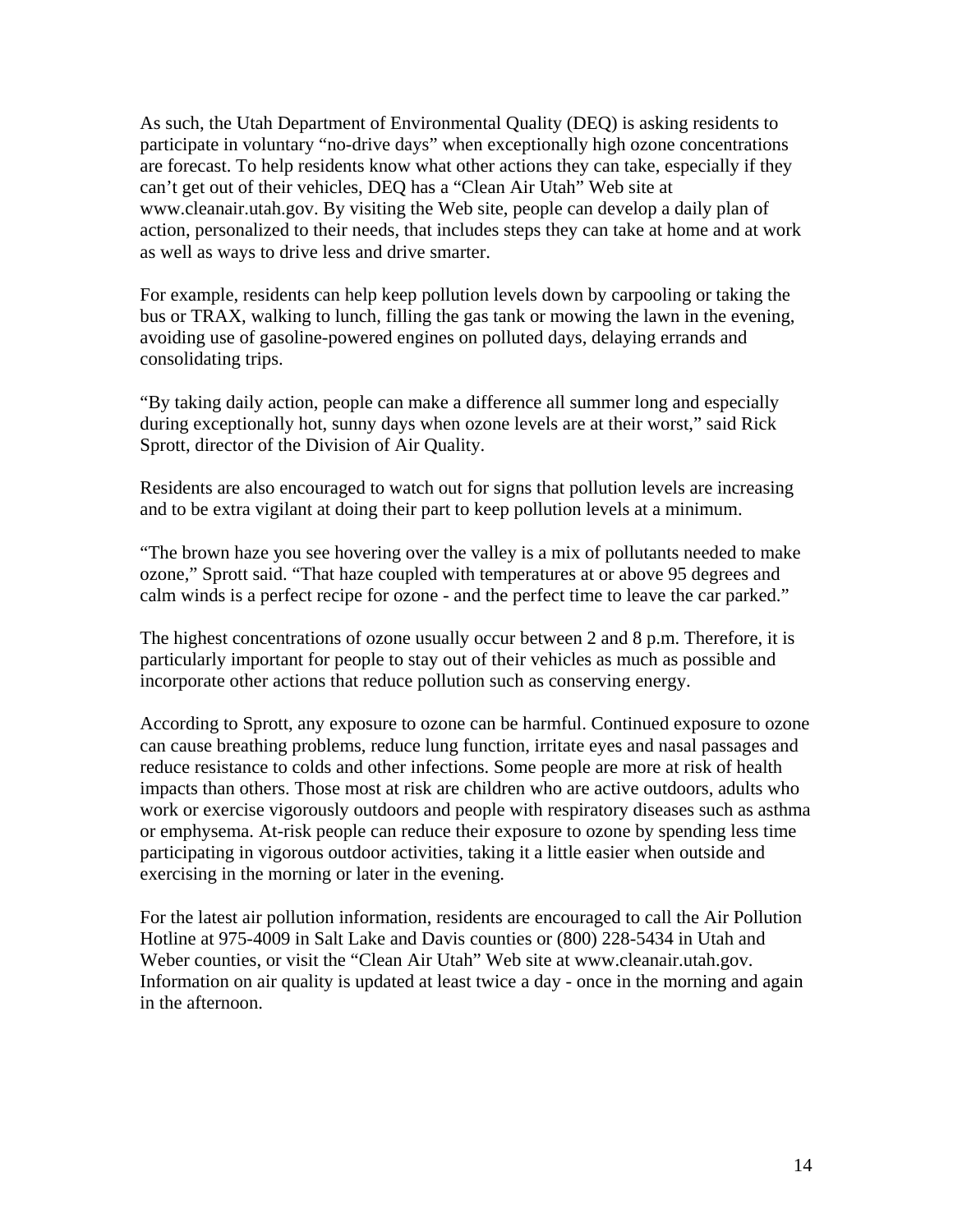### **Utah Celebrates 50 Years of Clean Water**

June 13, 2003

Contact:

Don Ostler, Utah Division of Water Quality Director, (801) 538-6146

Utah Celebrates 50 Years of Clean Water

(Salt Lake City, Utah) – Utah enjoys cleaner water today due in large part to the efforts of individuals who have served as members of the Utah Water Quality Board since its first meeting 50 years ago. The Board today celebrates 50 years of water quality achievements and honors those who have voluntarily served Utah citizens to provide an abundance of clean, healthy water for drinking, fishing, recreating, irrigating and other uses.

Following passage of Utah's first water quality protection act, the Utah Water Quality Board first met on June 2, 1953 in the State Capitol Building. They began immediately to classify all streams and lakes according to beneficial uses and to establish water quality standards to protect them. They also established requirements for treatment of waste discharges from municipalities and industries.

These actions set in motion a partnership with communities all over the state to fund modern wastewater treatment plants to protect public health and the environment. Their legacy is our quality of life.

"The Utah Water Quality Board has accomplished a tremendous amount of work and has done so with the understanding that there is a fundamental connection between water quality and life quality," said Don Ostler, director of the DEQ Division of Water Quality.

For example, when the Board was first formed 50 years ago, there was practically no sewage treatment provided by communities. Raw sewage was discharged directly into our streams, rivers and lakes, polluting the environment and causing a health hazard. Now modern wastewater treatment plants that meet public health protection and water quality standards serve all communities in Utah. Utah was one of the first states to achieve national secondary treatment standards.

To achieve this milestone, the Board has worked with communities to provide nearly a billion dollars in funding for construction of wastewater treatment plants.

Likewise, when the Board was formed in 1953, industries and communities discharged into Utah's waters with very few regulatory requirements for removing pollution.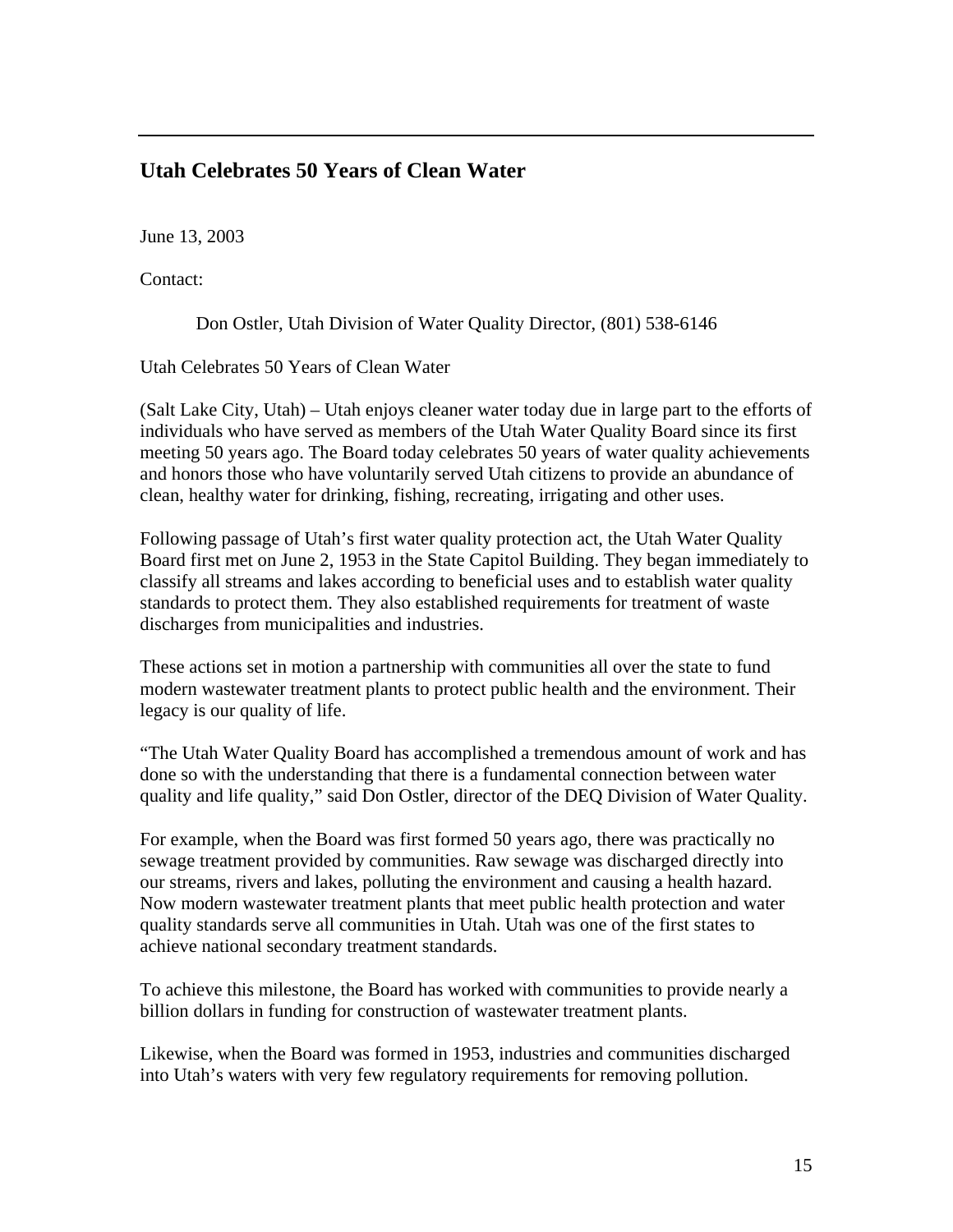Today, under the Board's authority, there are more than 1,200 discharge permits that regulate the amount and type of pollutants that industries and communities can release into the streams, rivers and lakes in compliance with water quality standards.

The steady trend toward water quality improvement can be seen in the percent of waters now meeting water quality standards. Eighteen years ago, only 60 percent of streams, rivers and lakes met standards. Today, approximately 75 percent of those waters meet standards.

"That is a tremendous improvement when you consider rapid population growth and increase in industrial growth, all of which create more pollution," Ostler said. "Utah is doing a good job at improving and maintaining water quality, but there's still more work to be done."

One piece of work facing the Utah Water Quality Board is the development of water quality restoration plans for the 20 percent of waters in the state still impaired due to pollution. The Board also faces the challenge of controlling non-point source pollution, or polluted runoff, that flows directly into waters from storms and irrigation runoff.

"Over the years, the Board has demonstrated leadership and resiliency to make change happen," Ostler said. "As we look to the future, we see a continuation of our resolve to preserve water quality and maintain public health and our way of life."

### **DEQ Employee Named Utah "Manager of the Year"**

June 20, 2003

Contact:

Cheryl Heying, Planning Branch Manager, Utah Division of Air Quality, (801) 536-4015

(Salt Lake City, Utah) – The Utah Department of Environmental Quality's Cheryl Heying has been named Utah "Manager of the Year" by Lt. Governor Olene Walker, the Utah Department of Human Resource Management and the Utah Society of Certified Public Managers. Heying is the planning manager for the DEQ Division of Air Quality.

"It's very humbling to be given this award and to be recognized by my peers," Heying said. "There are so many people at DEQ who deserve the same award." Heying is known for her ability to listen, build and motivate teams, make decisions, focus on results that make sense for the customer and develop an atmosphere of trust. She is recognized as a leader not only within the department but with outside organizations and communities as well.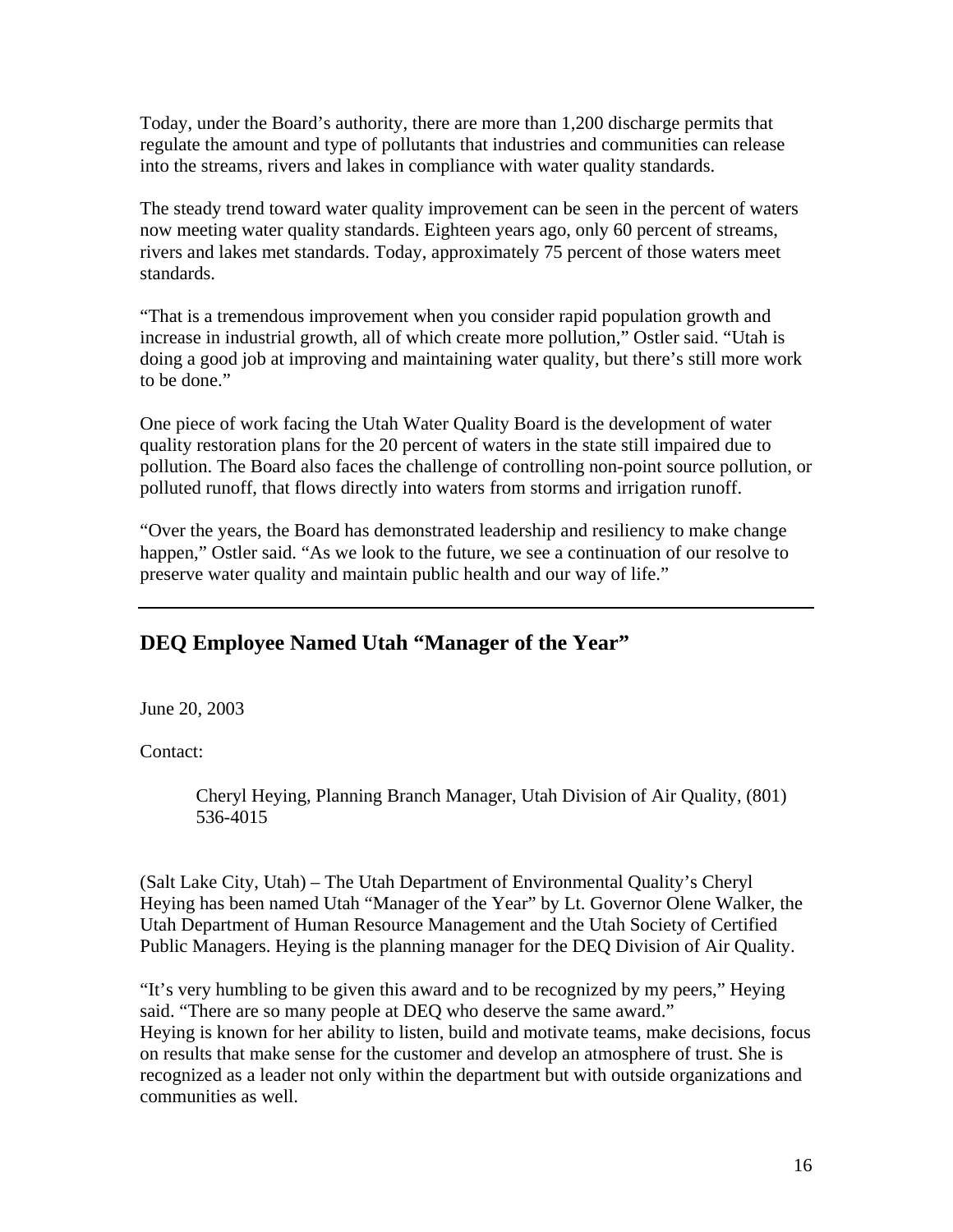"Cheryl is an exceptional leader and a direct and decisive manager," said Rick Sprott, director of the Division of Air Quality. "She is not afraid to make a decision, but she's also smart enough to recognize the importance of listening to those who may see something she does not."

Heying manages a team of 25 environmental scientists and engineers responsible for developing air quality improvement plans and forecasting and managing impacts of future air pollution. Her staff describes her as approachable, supportive and highly motivating. As a result, her staff takes pride in their work and appreciates her ability to work toward solutions that benefit everyone.

"Cheryl has a vision and creates excitement about the work that is contagious," Sprott said. "She listens, works well with others, sets reasonable timelines and objectives, and then steps up to the plate and makes decisions that support those objectives."

A hallmark of her award is the work accomplished under her leadership. Heying has directed a number of projects, including a new air quality plan for Utah County, a revised division Web site to be more customer friendly, an awarding-winning "Choose Clean Air" public awareness campaign, simplified report requirements for industry and cohesive partnerships with communities.

"Recognition of Cheryl's leadership is well-deserved," said DEQ Executive Director Dianne Nielson. "She is making a difference in environmental partnership and management."

### **Chemical Releases to Environment on Downward Trend**

June 26, 2003

Contact:

Brad Johnson, Director, Utah Division of Environmental Response and Remediation, (801) 536-4128

(Salt Lake City, Utah) - Chemical releases to Utah's environment decreased 19 percent overall in 2001, according to the Utah Toxic Release Inventory (TRI) 2001 Data Summary compiled by the Utah Department of Environmental Quality. These releases are allowed under various environmental permits as a result of industrial operations.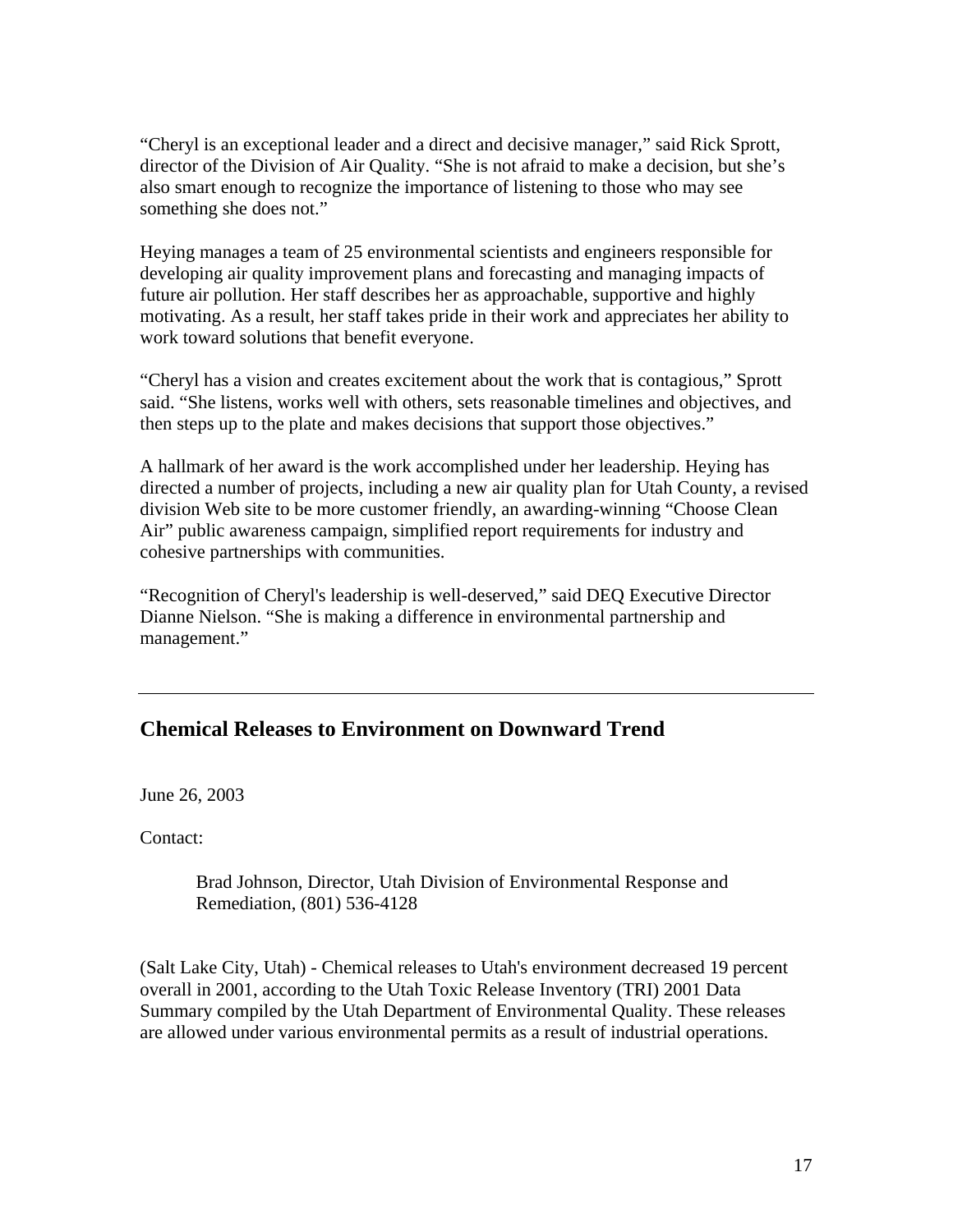"We are very encouraged by these decreases," said Brad Johnson, director of the Utah Division of Environmental Response and Remediation. "The volume of waste that is generated annually in Utah appears to be going down."

The most notable decrease is the amount of chemical releases to the air. Utah's releases to the air decreased 60 percent from 48.9 million pounds in 2000 to 19.3 million pounds in 2001. This is the lowest release-to-air total in the 15-year history of the TRI program. The reduction is primarily due to a decrease in chlorine and hydrochloric acid emissions from U.S. Magnesium.

Chemical releases to the land are down 17 percent from 902 million pounds in 2000 to 745 million pounds in 2001. Kennecott Copper facilities reported nearly 98 percent of the release-to-land total in the form of copper, lead, zinc, manganese, chromium, arsenic and other metal compounds, including naturally occurring metals in waste rock, which is removed during mining operations.

Releases to surface water remained virtually constant at 1 million pounds. This total consists almost entirely of nitrate compounds released from Geneva Steel to Utah Lake. Kennecott Copper facilities reported releases of various metals to the Great Salt Lake.

The TRI is an annual report used to inform citizens, industries and government regulators about wastes generated in Utah. Data are gathered at year=s end and compiled the following year. The report may be used to evaluate potential hazards to public health or the environment. TRI data can be used to provide basic information on the types and volumes of waste and emissions at a facility, but the data must be used with other concentration, migration, environmental targets and exposure information to assess a level of human health or environmental risk.

A total of 171 Utah facilities filed TRI reports for 117 TRI-listed chemicals and chemical categories. Approximately 65 percent of these facilities are located in Weber, Davis, Salt Lake and Utah counties.

The TRI report is available on the Utah Department of Environmental Quality's Web site at http://www.environmentalresponse.utah.gov/cercla/serc/trihome.htm.

### **Utah's Regional Haze Plan Ready for Review**

June 30, 2003

Contact:

Rick Sprott, Director, Utah Division of Air Quality, (801) 536-4000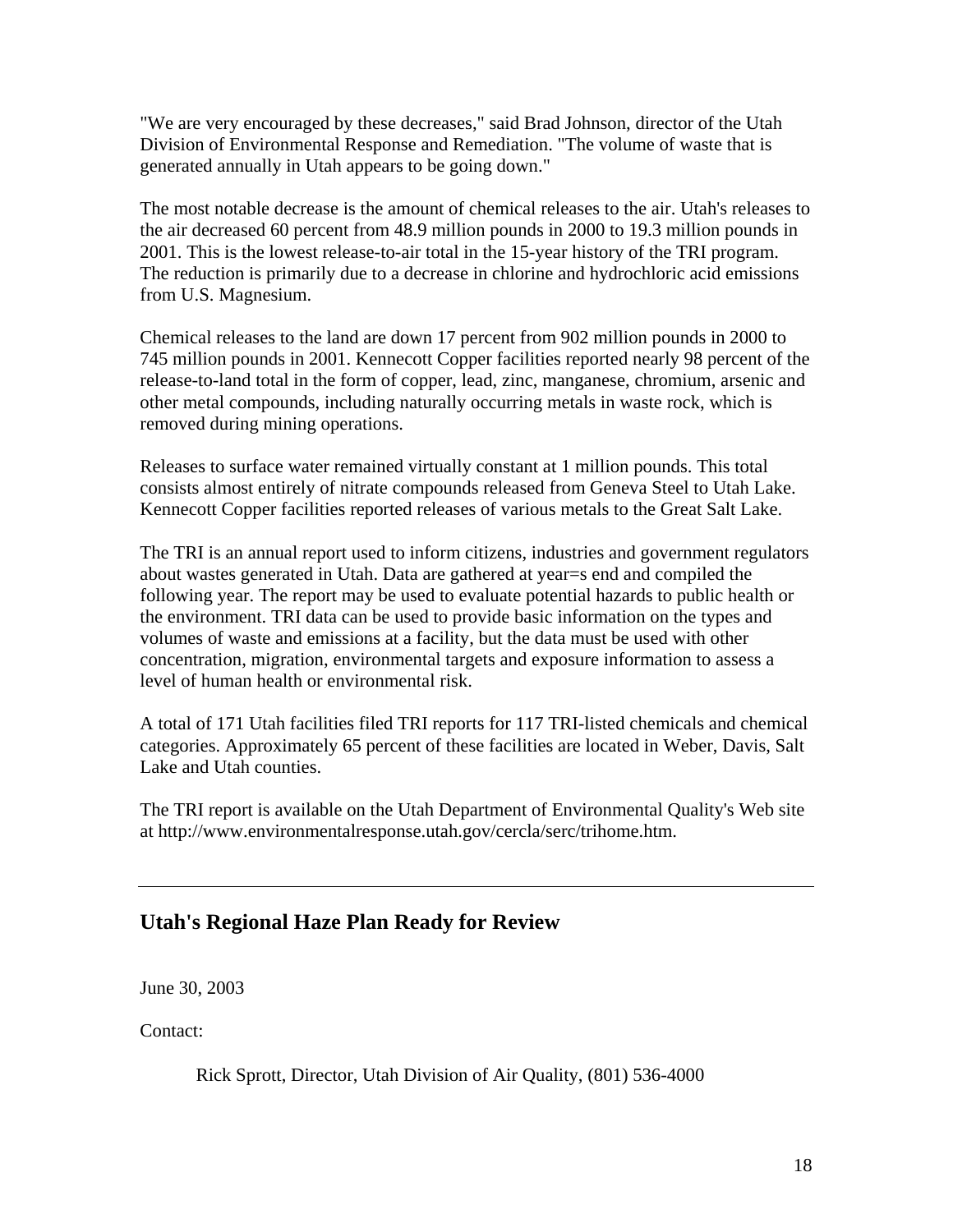The Utah Department of Environmental Quality's Division of Air Quality will hold a series of public meetings statewide to receive feedback on Utah's draft plan to improve and protect visual air quality in the national parks on the Colorado Plateau.

The meeting schedule is as follows:

Tuesday, July 8, 7 p.m. Provo Utah County Commission Chamber 100 E. Center St.

Wednesday, July 9, 7 p.m. Moab Grand County Commission Chamber 125 E. Center St.

Thursday, July 10, 7 p.m. Salt Lake City Utah Department of Environmental Quality 168 N. 1950 West Room 101

Tuesday, July 15, 7 p.m. St. George St. George City Council Chambers 175 E. 200 North

Wednesday, July 16, 7 p.m. Richfield Sevier County Auditorium 250 N. Main

Thursday, July 17, 7 p.m. Logan Bear River Health Department 655 E. 1300 North

"These meetings are not formal public hearings on the final plan," said Rick Sprott, director of the Utah Division of Air Quality. "Public hearings will be held in October before the plan is adopted by the Utah Air Quality Board. Right now, we want to give the public the opportunity to review the preliminary draft, and we want to hear public opinions about the contents of the plan."

The plan details coordinated strategies Utah will use to reduce human-caused pollutants that contribute to regional haze, mainly particulate matter and certain gases such as sulfur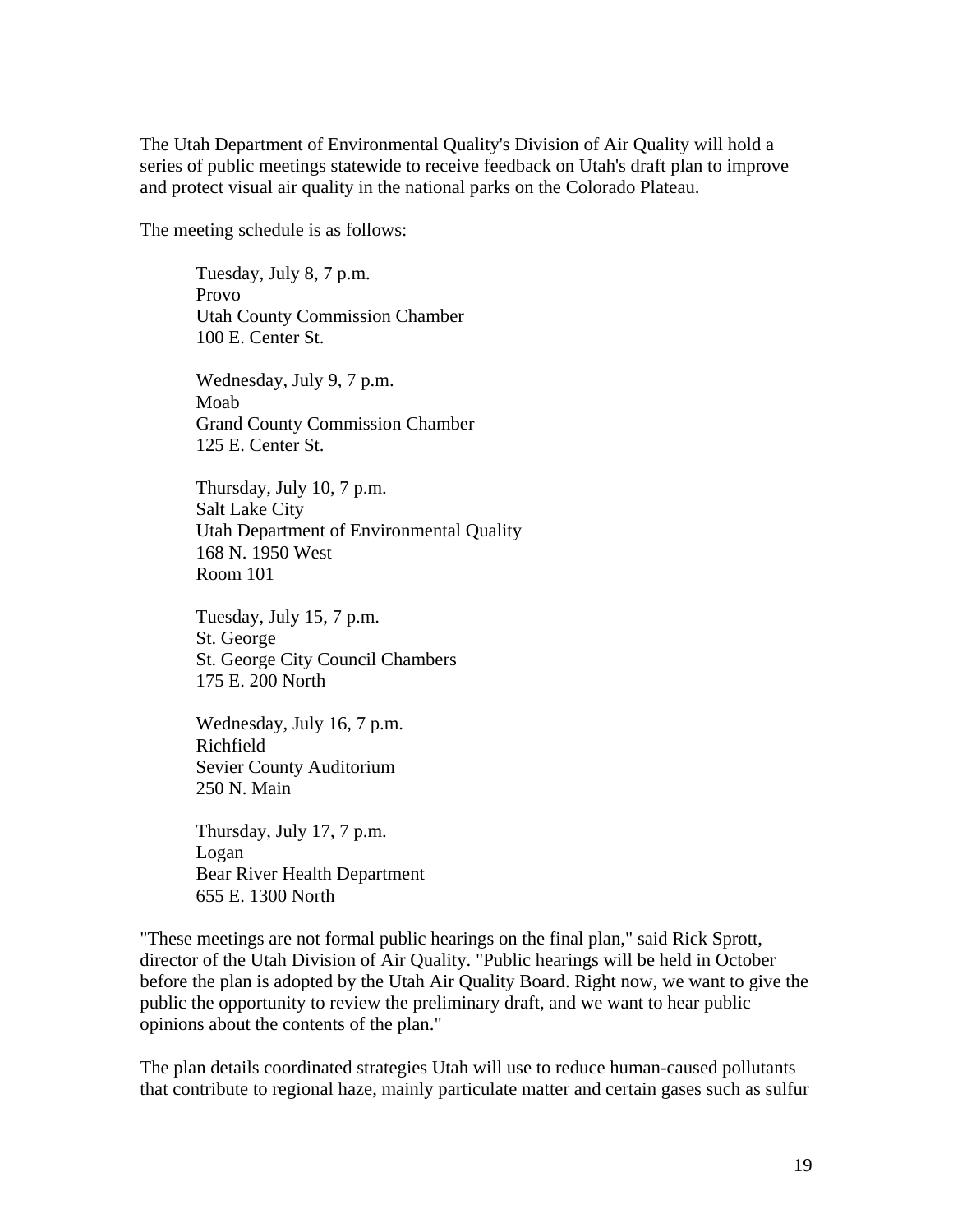dioxide. Utah is one of several western states developing plans to improve visibility in national parks. All five of Utah's national parks - Arches, Capitol Reef, Canyonlands, Bryce Canyon and Zions - are located on the Colorado Plateau and experience regional haze.

Specifically, the plan includes an emissions cap that declines through the year 2018. If emissions in the western region exceed that cap, the plan calls for implementation of a trading program that requires large sources of air pollution to hold allowances for a predetermined amount of emissions; sources that do not hold enough allowances will have to reduce their emissions or buy allowances from another source. This method ensures that reductions will come from the sources whose cost to reduce are the lowest, making it a more economical program than command-and-control regulations.

Other provisions will require consideration of effects on visibility when land managers plan for prescribed fires as well as tracking emissions of pollutants to ensure that the cleanest days remain clean. The plan also documents efforts in Utah to implement energy conservation measures and to increase use of renewable energy sources.

The components of the plan were recommended to the U.S. Environmental Protection Agency (EPA) in 1996 by the Grand Canyon Visibility Transport Commission to protect the visitor's experience at the 16 national parks on the Colorado Plateau. The Commission's vice-chair was Gov. Mike Leavitt. Many Utahns participated in developing the recommendations. EPA wrote those recommendations into the regional haze rule put into effect in 1999.

Much of the technical support for the plans being written by western states has been developed by the Western Regional Air Partnership (WRAP), which is co-chaired by Gov. Leavitt. WRAP's governing board consists of 13 tribal governments, 13 western states and the U.S. Departments of the Interior, Agriculture and EPA.

The partnership works closely with stakeholders, local governments, environment groups, industry and academia to compile regional air quality information and identify marketbased strategies for reducing regional haze and improving visibility. Utah has played an active role in the partnership's work.

More information about the Utah plan and the public meeting schedule is available at http://www.airquality.utah.gov/SIP/Regionalhazesip/regionalhaze.htm.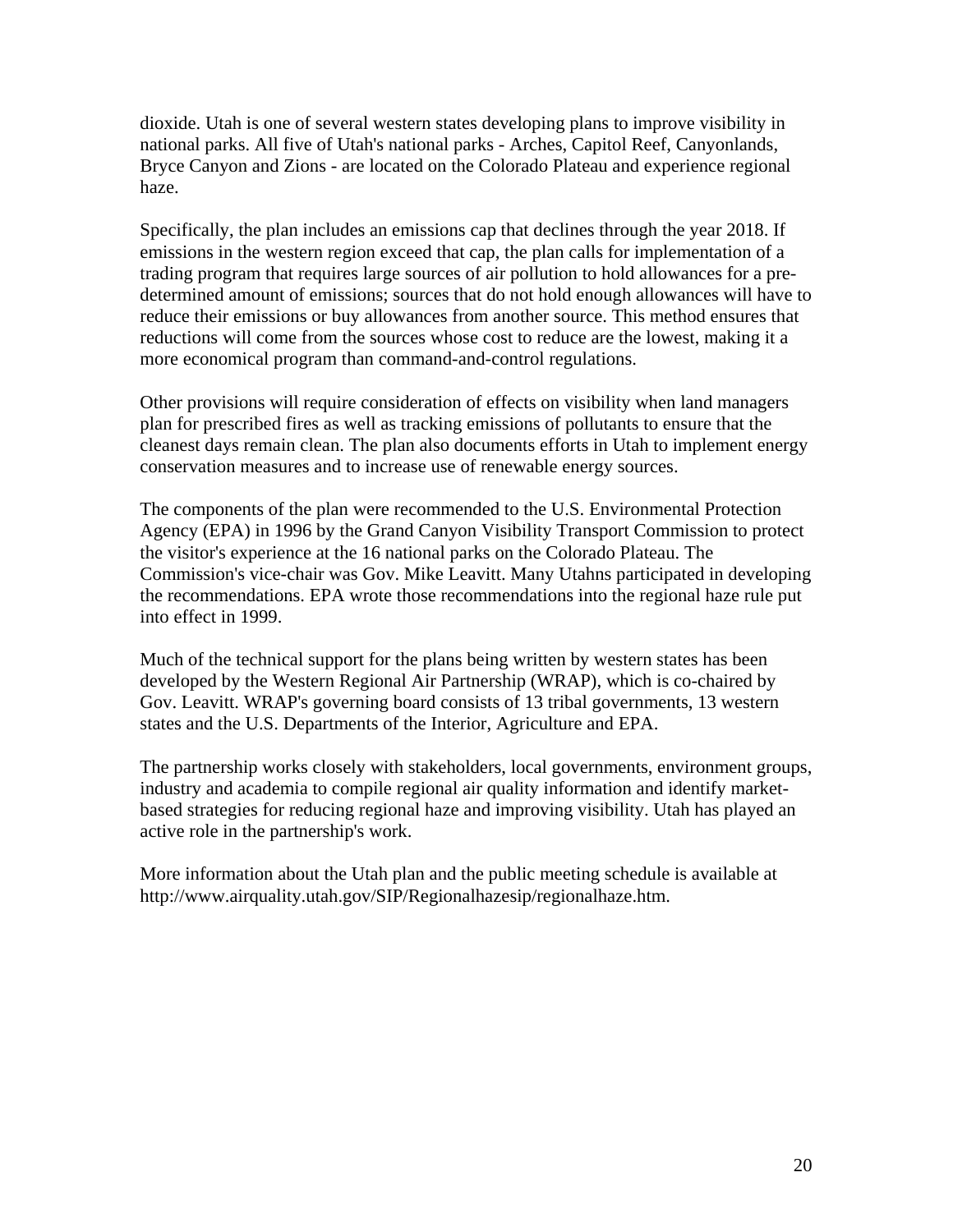#### **New DEQ Deputy Director Named**

July 14, 2003

Contacts:

Dianne Nielson, DEQ Executive Director, (801) 536-4402 Bill Sinclair, DEQ Deputy Director, (801) 536-4250

(Salt Lake City, Utah) - Utah Department of Environmental Quality Executive Director Dianne Nielson today announced the appointment of William Sinclair as the department's deputy director. He replaces Brent Bradford, who retired in April 2003. Sinclair is currently the director of DEQ's Division of Radiation Control.

"Bill brings experience in a range of environmental programs and strong leadership on environmental issues," Nielson said.

"This is a great opportunity for me to work with a variety of stakeholders to ensure clean air, land and water," Sinclair said. "I look forward to solving tough environmental issues that will benefit the citizens of Utah and contribute to our quality of life."

Sinclair began his career with the State of Utah 23 years ago as an environmental scientist in the Bureau of General Sanitation at the Utah Department of Health. He transferred to the Bureau of Solid and Hazardous Waste in 1982 to do compliance and permitting work. In 1985, he became the solid waste permits section manager, and then in 1990 the hazardous waste branch manager in DEQ's Division of Solid and Hazardous Waste. He was appointed director of the Utah Division of Radiation Control in 1993.

Before coming to the State of Utah, Sinclair served in the U.S. Air Force for seven years and worked in the area of environmental sanitation. He holds both bachelor and master degrees in environmental health from East Tennessee State University.

According to Nielson, Sinclair will continue to work on some radiation control projects during the transition, while a new division director is recruited. "Bill's commitment to the quality and integrity of the regulatory process will ensure a smooth transition regarding radioactive waste," she said.

Sinclair resides in Layton, Utah with his wife LouAnn. They have three children and four grandchildren. He is a native of Abingdon, Virginia.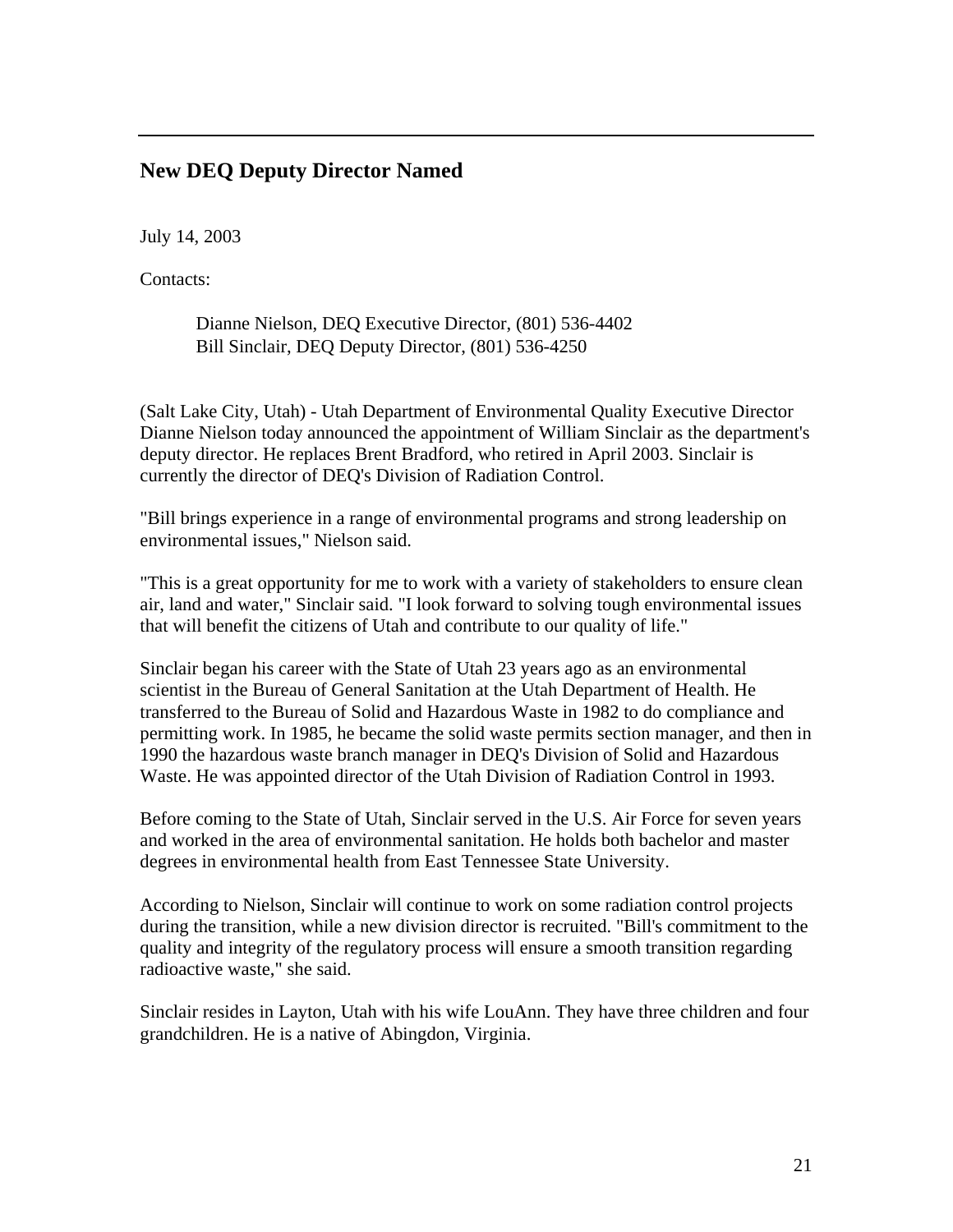### **Ozone Levels Increasing**

July 21, 2003

Contacts:

Rick Sprott, Division of Air Quality Director, (801) 536-4000 Laura Vernon, DEQ Public Information Officer, (801) 536-4484

The Department of Environmental Quality (DEQ) is strongly advising residents along the Wasatch Front to limit their driving and do other things to help reduce high ozone levels through at least Thursday. The Wasatch Front is expected to experience very hot temperatures, little moisture and calm winds, which will contribute to more ozone.

"Conditions are ripe all this week for more ozone, and there will be a definite risk to health, especially for our children and parents," said Rick Sprott, director of the Division of Air Quality. "Several weeks of hot temperatures and pollution have kept ozone levels relatively high. Ozone hasn't been able to decrease much at night, which means that the hot, dry days are starting out with higher ozone levels that just get higher as the day goes on."

According to Sprott, five air monitors exceeded the federal health standard for ozone on Friday, July 18. Friday's exceedences mark the fourth day in July Utah has had ozone levels above the health standard.

"We are walking a very fine line with the ozone health standard," he said. "We really need people to do everything they possibly can to reduce ozone."

Residents can "Choose Clear Air" by carpooling, riding the bus or TRAX, postponing errands that can wait or combining errands into one trip, limiting a car's idling time, telecommuting, walking or riding a bike, conserving energy, keeping solvents and paints in airtight containers, filling the gas tank in the evening, using electric instead of gasoline-powered yard equipment and choosing other activities listed on DEQ's "Clean Air Utah" Web site at www.cleanair.utah.gov.

Ozone is an invisible gas formed from vehicle and industrial emissions in the presence of heat and sunlight. Continued exposure to ozone can cause breathing problems, reduce lung function, irritate eyes and nasal passages and reduce resistance to colds and other infections.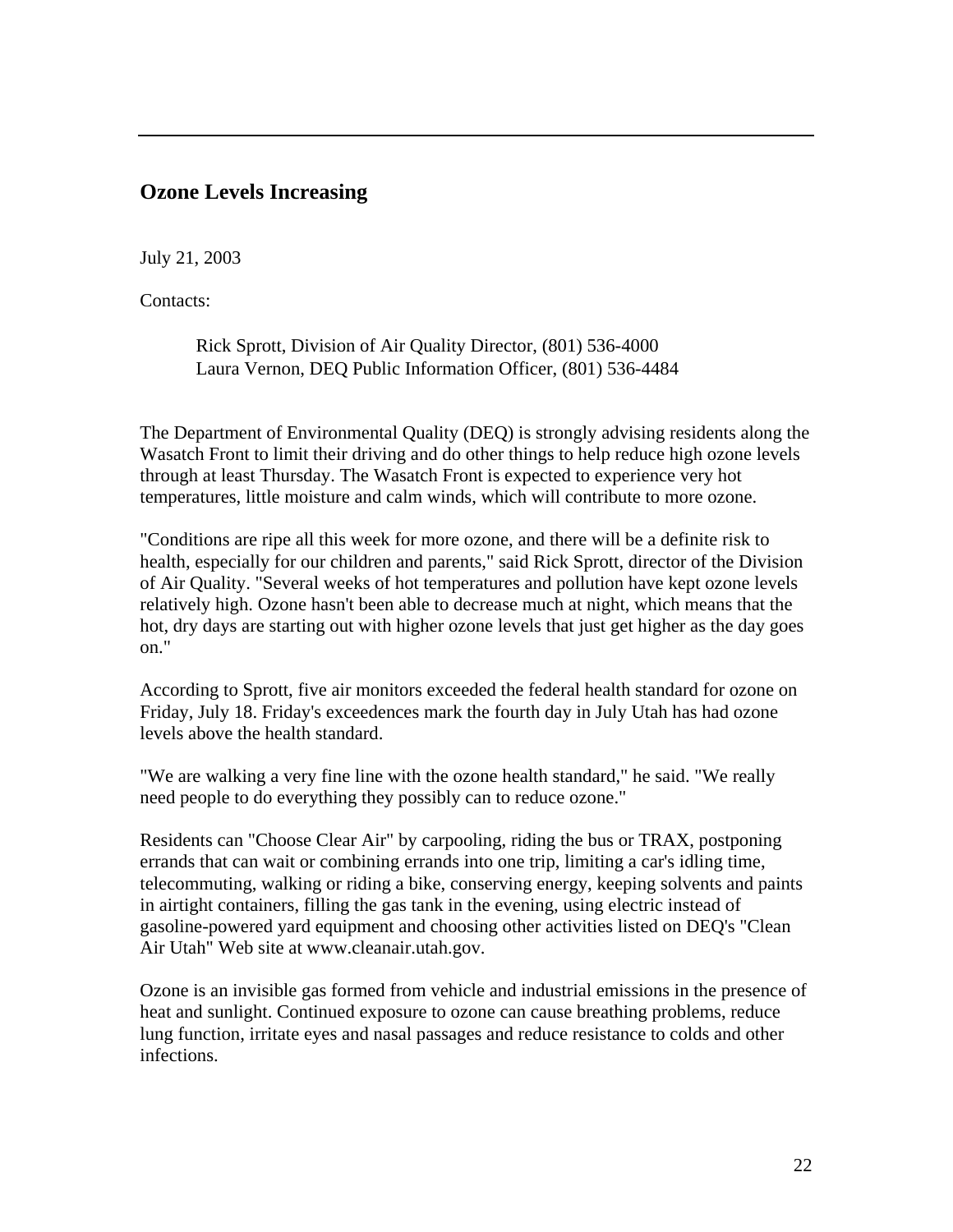Those most at risk are active children and adults, and people with respiratory disease, such as asthma. To reduce exposure to ozone, they should limit prolonged outdoor exertion.

Exercise in the morning or later in the evening, when pollution levels are usually lower.

Spend less time participating in vigorous outdoor activities.

Take it a little easier when you're outside; don't overexert yourself.

Limit children's prolonged, strenuous outdoor activity.

Pay attention to your respiratory system such as coughing, wheezing and discomfort when you take a deep breath.

If you have questions or concerns, contact your health care provider. In addition to visiting the "Clean Air Utah" Web site, residents can call the Air Pollution Hotline at 975-4009 or (800) 228-5434 for current air quality conditions.

# **Acting Director Named for DEQ Division of Radiation Control**

July 22, 2003

Contacts:

Dianne Nielson, DEQ Executive Director, (801) 536-4402 Craig Jones, Acting Director, Division of Radiation Control, (801) 536-4264

(Salt Lake City, Utah) - Craig Jones will serve as acting director of the DEQ Division of Radiation Control, replacing William Sinclair, who was appointed DEQ deputy director July 14. Jones manages the division's X-ray and radioactive materials licensing and inspection program.

"Craig has extensive knowledge and experience managing radiation issues," said DEQ Executive Director Dianne Nielson. "We are fortunate to have Craig's leadership abilities and expertise moving the Division forward."

Jones said he doesn't plan on making any changes during the interim. He will focus instead on keeping the momentum going. "I'm privileged to have this opportunity to work more closely with people involved in all types of radiation issues," Jones said. "There are many beneficial uses of X-rays and radioactive materials, and it's an interesting challenge to make sure the public is aware of how much radiation impacts all of us."

Jones began his career in 1975 at the University of Utah as a radioactive waste disposal technician in the Radiological Health Department, a research specialist for the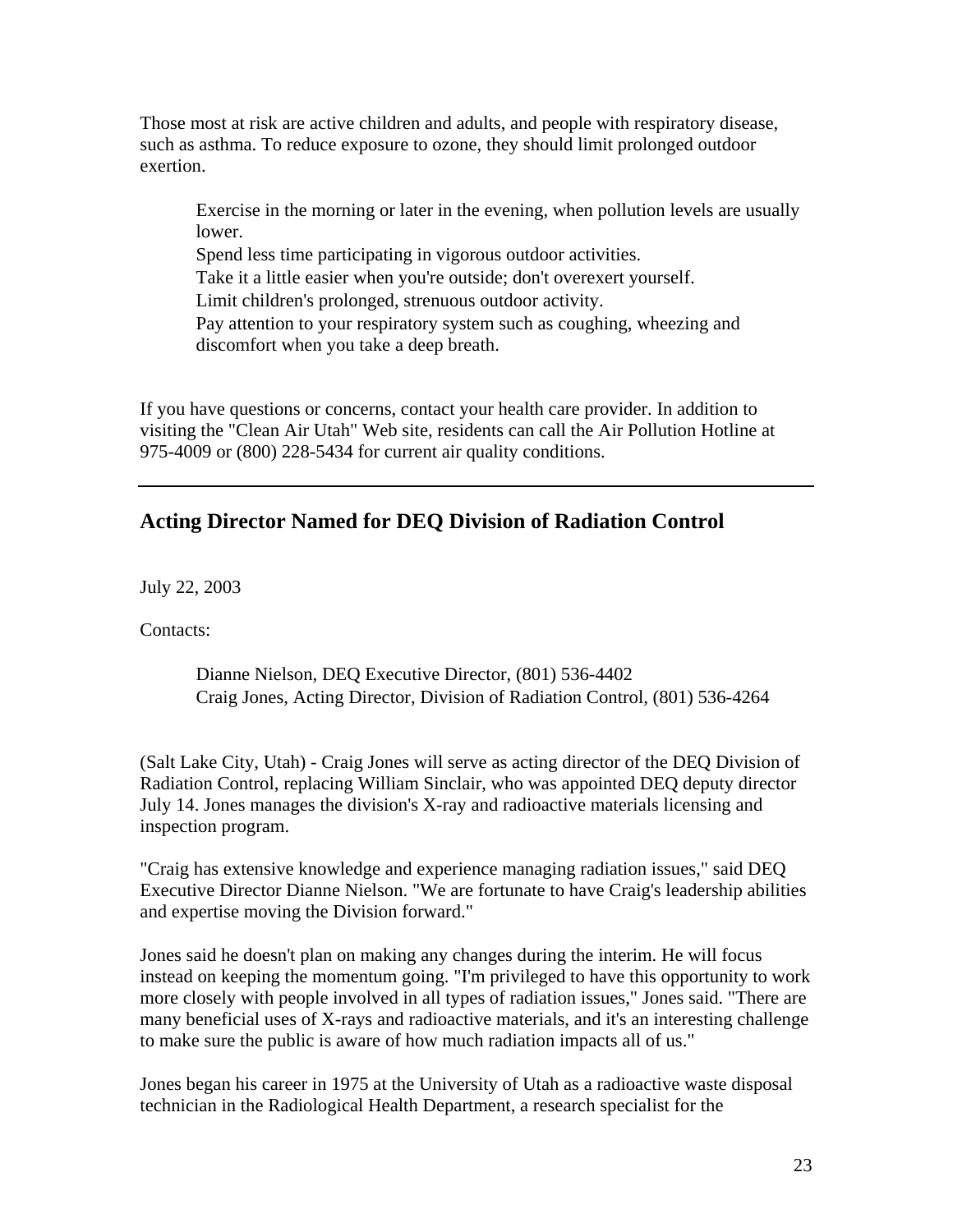Department of Anatomy Radiobiology Laboratory and as a senior research specialist for the Department of Pharmacology Radiobiology Division.

In 1984, Jones came to the Bureau of Radiation Control at the Utah Department of Health as an environmental health scientist. He became manager of the X-ray and Radioactive Materials Licensing Section in the DEQ Division of Radiation Control in 1988.

Jones is a member of the Utah Radiological Emergency Response Team, a certified Radiation Protection Technologist and a member of the Health Physics Society. He has been a guest lecturer for the University of Utah Department of Family and Preventive Medicine since 1988 and the University of Utah Department of Health Promotion and Education since 1993.

Jones has a bachelor's degree in biology and a master's degree in public health, with an emphasis in industrial hygiene, from the University of Utah. He resides in Salt Lake City, Utah.

# **Public Comment Sought for South Valley Ground Water Cleanup Project**

September 2, 2003

Contacts:

Dianne Nielson, Utah Natural Resource Damage Trustee, (801) 536-4402 Laura Vernon, UDEQ Public Information Officer, (801) 536-4484 Doug Bacon, UDEQ Project Manager, (801) 536-4282 (available after Sept. 4)

(Salt Lake City, Utah) - Kennecott Utah Copper Corporation, in partnership with the Jordan Valley Water Conservancy District, is proposing to extract and treat contaminated ground water in Southwest Jordan Valley. The resulting municipal-quality drinking water will be used by the Jordan Valley Water Conservancy District to provide water to the cities of West Jordan, South Jordan, Riverton and Herriman. This treatment process will also help Kennecott contain the contaminated ground water.

The State of Utah Natural Resource Damage Trustee is holding a 30-day public comment period from Sept. 2 to Oct. 1, 2003, to solicit comments from the public on this proposed ground water treatment project. Two public hearings are also scheduled for:

Wednesday, Sept. 10, 2003 6:30 to 7 p.m.: informal review of information 7 to 9:30 p.m.: presentation of plan, question-and-answer period, and public comment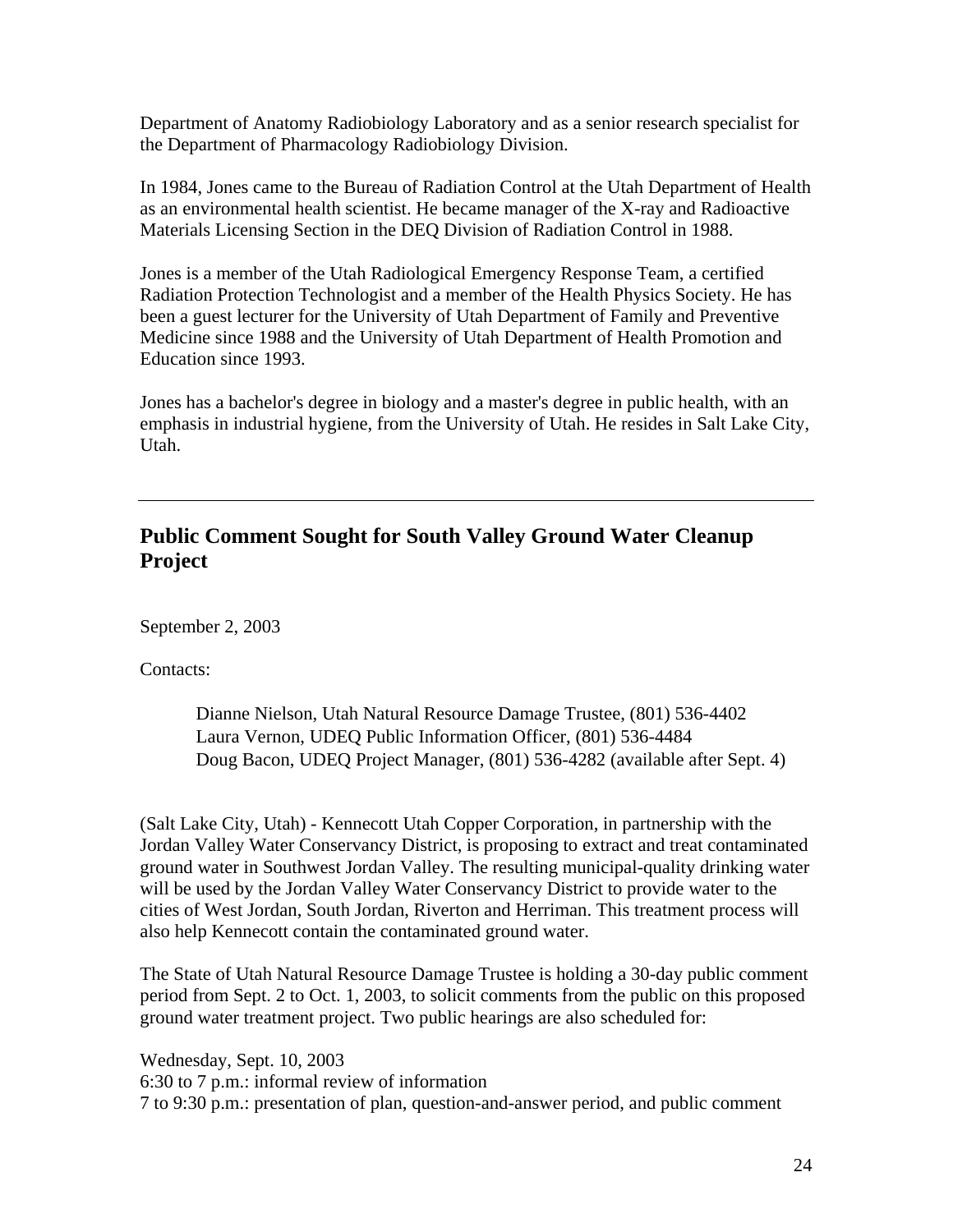West Jordan City Hall, Council Chamber, 8000 S. Redwood Road, West Jordan

Thursday, Sept. 25, 2003 3:30 to 4 p.m.: informal review of information 4 to 6:30 p.m.: presentation of plan, question-and-answer period, and public comment Utah Department of Environmental Quality, Room 101, 168 N. 1950 West, Salt Lake **City** 

Public comments can also be provided to the Trustee via e-mail at nrdtrustee@utah.gov or by fax to (801) 536-0061 or by mail to Utah Department of Environmental Quality, NRD Trustee, P.O. Box 144810, Salt Lake City, UT 84114-4810. Comments must be transmitted or postmarked on or before October 1, 2003.

Documents explaining the project are available on the Internet at www.deq.utah.gov. Copies of the documents will also be available for public viewing on business days from 8:30 a.m. to 4:30 p.m. at the West Jordan City Hall, 8000 S. Redwood Road, West Jordan, and at the Utah Department of Environmental Quality, 168 N. 1950 West, Salt Lake City.

For more information, please call (801) 536-4402.

### **DEQ Issues Smoke Health Advisory**

September 24, 2003

Contacts:

Cheryl Heying, Air Quality Planning Branch Manager, (801) 536-4015 Laura Vernon, UDEQ Public Information Officer, (801) 536-4484

(Salt Lake City) - The Utah Department of Environmental Quality has issued a wildfire smoke health advisory for Utah and Salt Lake counties. Individuals with respiratory and heart disease, the elderly and young children should reduce heavy exertion outdoors, leave to an area that is clear of smoke or stay indoors. Those having problems should contact their health care provider. This health advisory will remain in effect through today and possibly tomorrow.

Particulate matter found in smoke can irritate the lungs and eyes. These fine particles can become lodged in delicate lung tissue, decreasing lung function, especially for people with respiratory and cardiovascular ailments. More information is available on the Web at www.cleanair.utah.gov.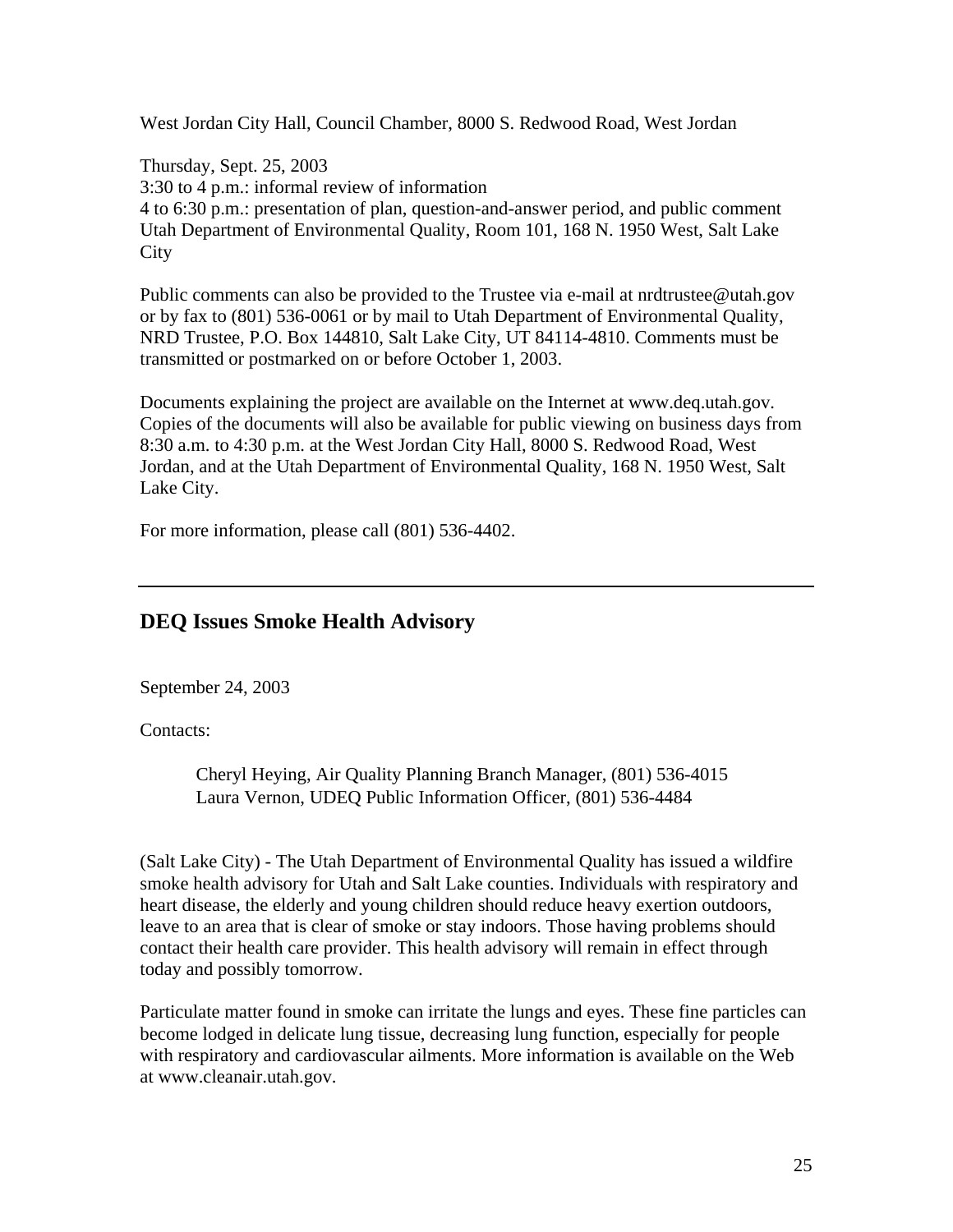### **Public Comment Period Extended for Southwest Jordan Valley Ground Water Cleanup Project**

October 28, 2003

Contacts:

Dianne Nielson, State of Utah Natural Resource Damage Trustee, (801) 536-4402 Doug Bacon, UDEQ Project Manager, (801) 536-4282

(Salt Lake City, Utah) - The public comment period for the Southwest Jordan Valley Ground Water Cleanup Project has been extended by 20 days. The public comment period will now extend through Nov. 21, 2003.

"The extension will provide additional time for individuals to review and provide comment on the proposal and agreements for cleaning up sulfate-contaminated ground water," said Dianne Nielson, State of Utah Natural Resource Damage Trustee for the cleanup project.

Kennecott Utah Copper Corporation, in partnership with the Jordan Valley Water Conservancy District, is proposing to extract and treat contaminated ground water in Southwest Jordan Valley. The resulting municipal-quality drinking water will be used by the Jordan Valley Water Conservancy District to provide water to the cities of West Jordan, South Jordan, Riverton and Herriman. This treatment process will clean up the contaminated ground water and help to contain the spread of ground water contamination.

"I realize the proposal is a complex issue," Nielson said. "This extension will allow more time for individuals to review the information and provide meaningful comments."

Documents explaining the project are available on the Internet at www.deq.utah.gov. Copies of the documents are also available for public viewing on business days from 8:30 a.m. to 4:30 p.m. at the West Jordan City Hall, 8000 S. Redwood Road, West Jordan, and at the Utah Department of Environmental Quality, 168 N. 1950 West, Salt Lake City.

Public comments can be provided to the Trustee via email at nrdtrustee@utah.gov or by fax to 801-536-0061 or by mail to the Utah Department of Environmental Quality, NRD Trustee, P.O. Box 144810, Salt Lake City, UT 84114-4810. Comments must be transmitted or postmarked on or before Nov. 21, 2003.

For more information, please call 801-536-4402.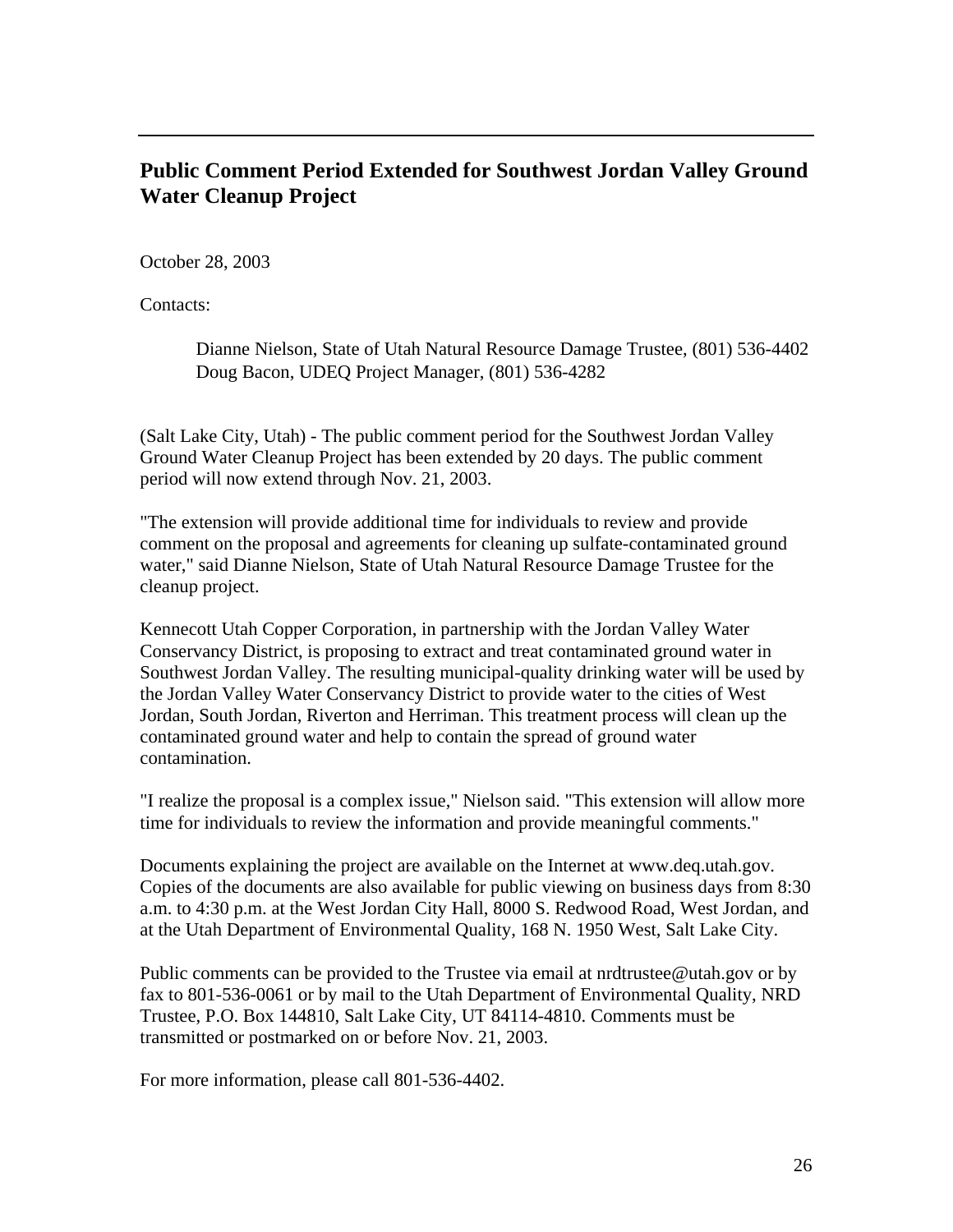# **"Red Light - Green Light" Air Quality Program Begins Saturday**

October 30, 2003

Contacts:

Cheryl Heying, Planning Manager, Division of Air Quality, (801) 536-4015 Rick Sprott, Director, Division of Air Quality, (801) 536-4000

(Salt Lake City, Utah) - The Department of Environmental Quality's "Red Light - Green Light" program, which curtails wood burning along the Wasatch Front during winter inversions, starts its 11th season Saturday, Nov. 1, 2003, and continues until March 1, 2004.

The Bear River Health Department also has its own wood-burning program for Cache County. It was implemented in January 2003 as a proactive measure to reduce air pollution in Cache County and protect the health of residents. The Bear River Health Department's program for Cache County is similar to the one in effect along the Wasatch Front.

Wood-burning conditions are identified as "RED, YELLOW, GREEN." The system, used to notify citizens when they can burn, is simple: A red light indicates burning is prohibited, yellow means a voluntary no burn, and green means burning is allowed. Wood- and coal-burning fireplaces and stoves, when used, should be operated properly to reduce pollution.

Residents will also be asked to drive as little as possible during red and yellow days because cars contribute significantly to the area's air pollution. Industries will be asked to minimize their release of air pollutants and to ensure that air pollution control equipment is functioning properly. More information on actions residents can take to reduce pollution is available on the "Clean Air Utah" web site at www.cleanair.utah.gov.

Air Quality Division Director Rick Sprott urges citizens to be as committed to reducing pollution this winter as they were this summer "Clean air is vital to our quality of life and requires that residents proactively do what they can to keep the air they breathe as clean as possible," he said.

"We encourage people to choose clean-air activities that fit into their lifestyle, because their individual actions really do make a collective difference in keeping our air clean," Sprott said.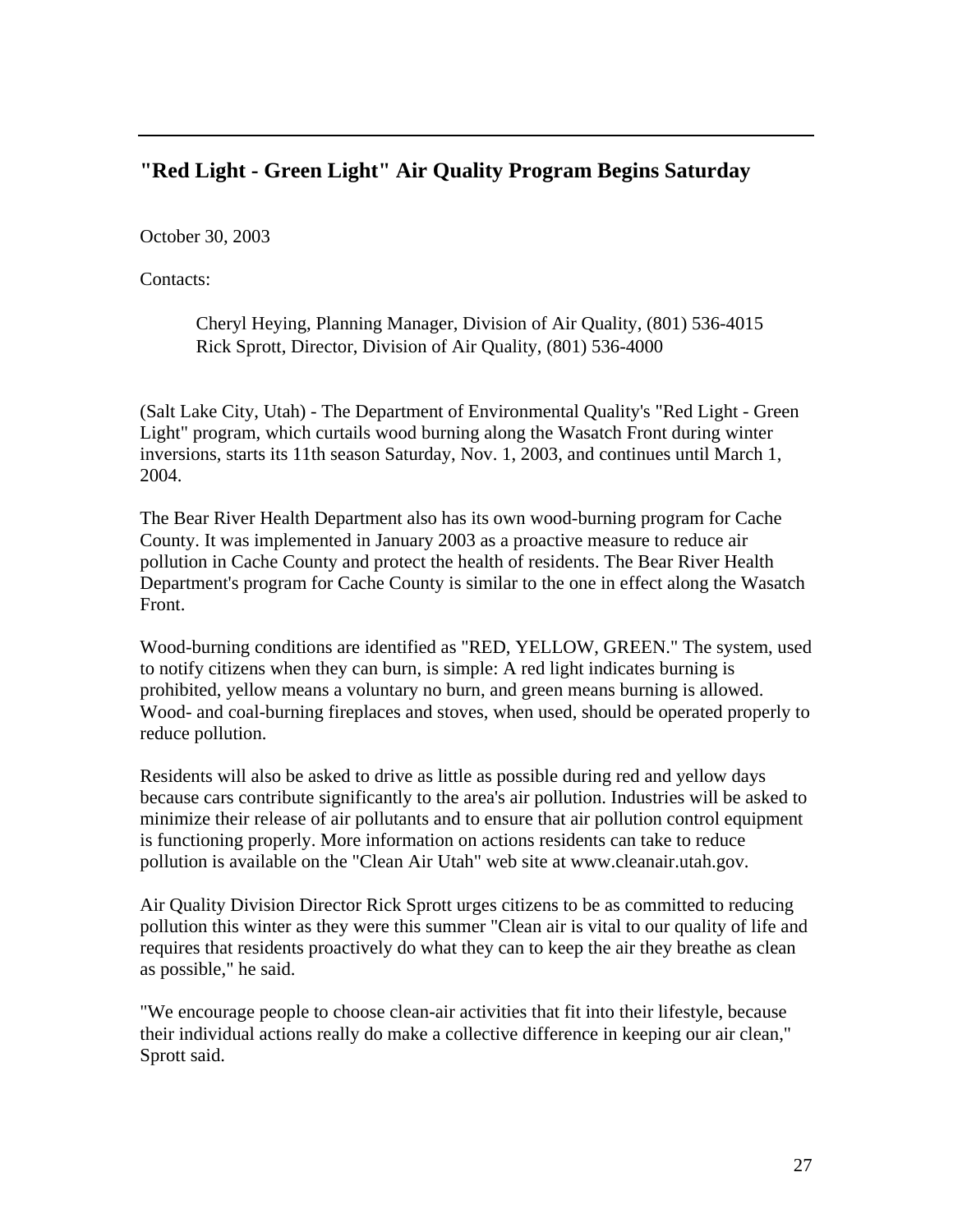The program reduces particulate air pollution (PM10 and PM2.5) and carbon monoxide in Davis, Salt Lake, Utah and Weber counties. PM10 are particles of any kind that are 10 microns or less in diameter. They are 1/10 of a diameter of human hair. PM2.5 are particles smaller than PM10.

It is possible to have a "red day" without exceeding the federal health-based standards for PM10, PM2.5 or carbon monoxide because red days are called as pollution begins to approach unhealthy levels.

Fines can be levied against individuals who use a wood-burning fireplace or stove during a red-burn period. A first-time offender is charged up to \$25; a second-time offender pays \$50 to \$150; and a third-time offender faces fines from \$150 to \$299.

Pollution conditions are announced daily by newspapers, television and radio stations. Recorded updates can be obtained from the Air Pollution Index Hotline at 975-4009 for Salt Lake and Davis counties and (800) 228-5434 elsewhere, and on the "Clean Air Utah" web site at www.cleanair.utah.gov.

Cache County residents may call (435) 792-6612 for recorded daily updates on the woodburn conditions in their area. Residents may also report illegal burning on "red days" by calling (435) 792-6611.

### **DEQ Division Director Appointed**

November 3, 2003

Contacts:

Dianne Nielson, DEQ Executive Director, (801) 536-4402 Dane Finerfrock, Radiation Control Division Director, (801) 536-4250

(Salt Lake City, Utah) - Utah Department of Environmental Quality (DEQ) Executive Director Dianne Nielson has appointed Dane Finerfrock as the director of the Utah Division of Radiation Control. Finerfrock has been serving as the manager of the division's radioactive waste and environmental monitoring section.

"Dane has extensive experience dealing with radioactive waste issues," Nielson said. "I'm pleased to have him join the senior management staff of DEQ."

As division director, Finerfrock will oversee Utah's X-ray and radioactive materials licensing and inspection program, the safe handling and disposal of radioactive waste, the cleanup of abandoned uranium mill tailings, the transportation of radioactive materials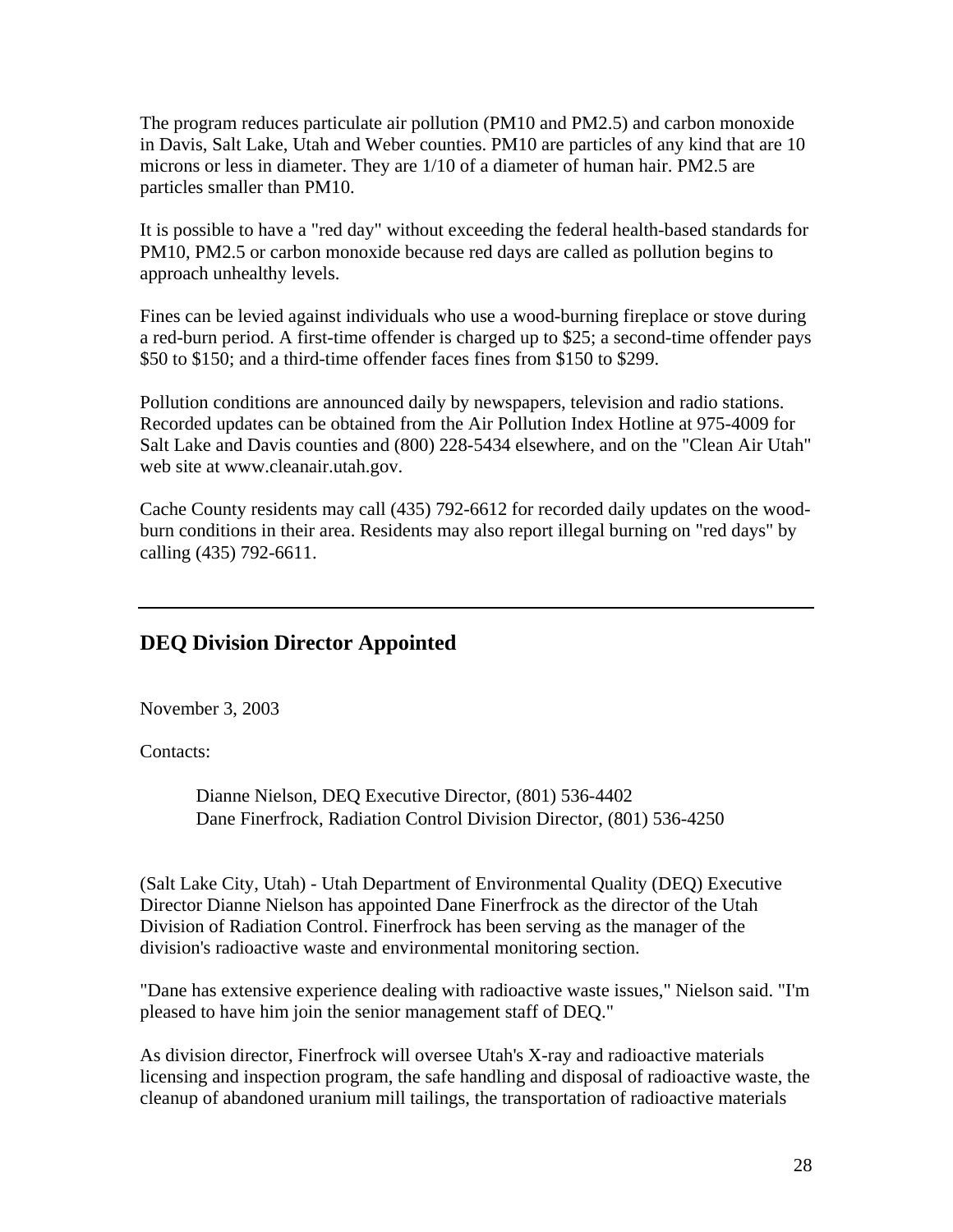and radioactivity monitoring. Finerfrock will also lend his expertise to state and national groups working through radioactive waste issues.

"I'm looking forward to building on our successes and continuing to move the division forward in a positive direction," Finerfrock said.

Finerfrock has worked for DEQ since 1981. He graduated from the University of Utah in 1970 with a bachelor's degree in meteorology and in 1974 with a bachelor's degree in biology.

# **Utah Moves Another Step Closer to Cleaner Air Gov. Walker Signs First State-approved Regional Haze Plan**

December 12, 2003

Contacts:

Amanda Covington, (801) 538-1503 Justin Smart, (801) 538-1053 Laura Vernon, DEQ, (801) 536-4484

Gov. Walker today signed a letter of submittal to the U.S. Environmental Protection Agency, setting in motion Utah's plan to improve and protect air quality in national parks in the West.

"Utah's plan is a significant milestone because it represents a regional approach to reducing haze in the West's most celebrated national parks, five of which are in our own backyard," Walker said. "That means that over the next two decades Utah's air will become cleaner, and visitors to our national parks will more fully enjoy the scenic vistas that deserve to be protected."

Utah is the first state to have an approved regional haze plan. Utah's plan aims to reduce air pollution by using cost-effective, market-based programs rather than traditional command-and-control regulations. The plan also considers impacts of smoke from prescribed fires and focuses on renewable energy and energy efficiency. The plan's goal is to reduce sulfur dioxide by 50 to 70 percent by 2040. The first phase of the plan goes through 2018.

All five of Utah's national parks - Arches, Capitol Reef, Canyonlands, Bryce Canyon and Zion - experience haze.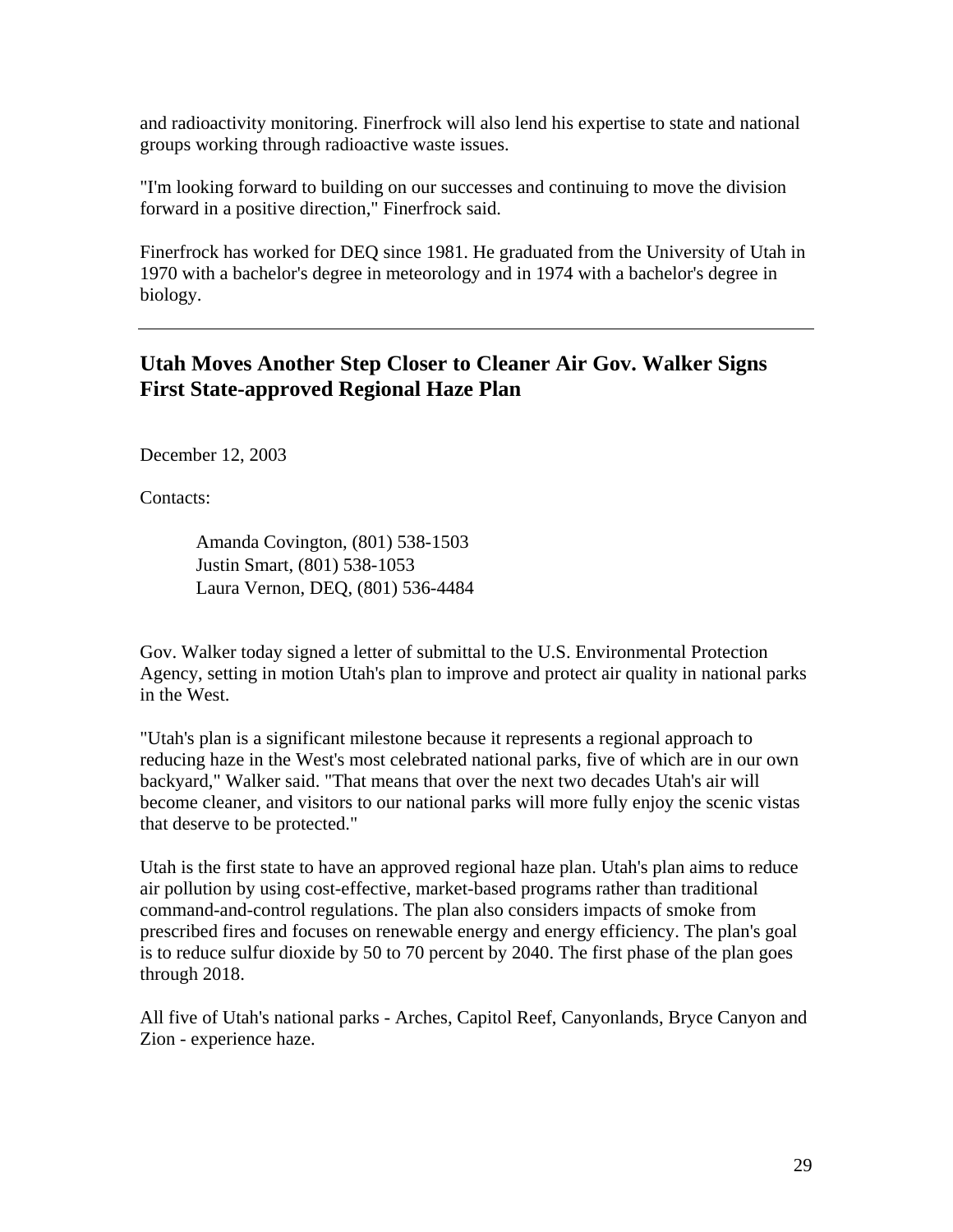According to Dianne Nielson, executive director of the Utah Department of Environmental Quality, the plan details strategies Utah will use to reduce the full range of human-caused pollutants that contribute to regional haze.

"It's a good plan and one that makes sense for Utah and for the West," Nielson said. "It is progress toward cleaner air."

In addition to Utah, four other states are submitting their market-based program plans by the end of December 2003: Arizona, New Mexico, Wyoming and Oregon. The remaining western states will develop a more prescriptive regulatory program.

The Western Regional Air Partnership (WRAP) provided much of the technical support for the plans. WRAP is a partnership of western states, western tribes and three federal agencies.

The partnership works closely with stakeholders, local governments, environmental groups, industry and academia to compile regional air quality information and identify market-based strategies for reducing regional haze and improving visibility.

Utah's regional haze plan is available on the Web at www.airquality.utah.gov/SIP/regionalhazesip/regionalhaze.htm. More information on the WRAP can be found at www.wrapair.org (opens in a new window).

# **DEQ IT Director Appointed**

December 30, 2003

Contacts:

Dianne Nielson, DEQ Executive Director, (801) 536-4402 Ryan Walker, DEQ IT Director, (801) 536-4466

(Salt Lake City, Utah) - Utah Department of Environmental Quality (DEQ) Executive Director Dianne Nielson has appointed Ryan Walker as the director of DEQ's Office of Information Technology (IT). Walker has been serving as interim IT director since September. Walker replaces Ken Elliott, who accepted a position with the Utah Division of Information Technology Services.

"Ryan is the right individual to lead DEQ in providing more efficient delivery of environmental services through the use of technology," Nielson said. "His experience and commitment will benefit us as a department and all those who use our services."